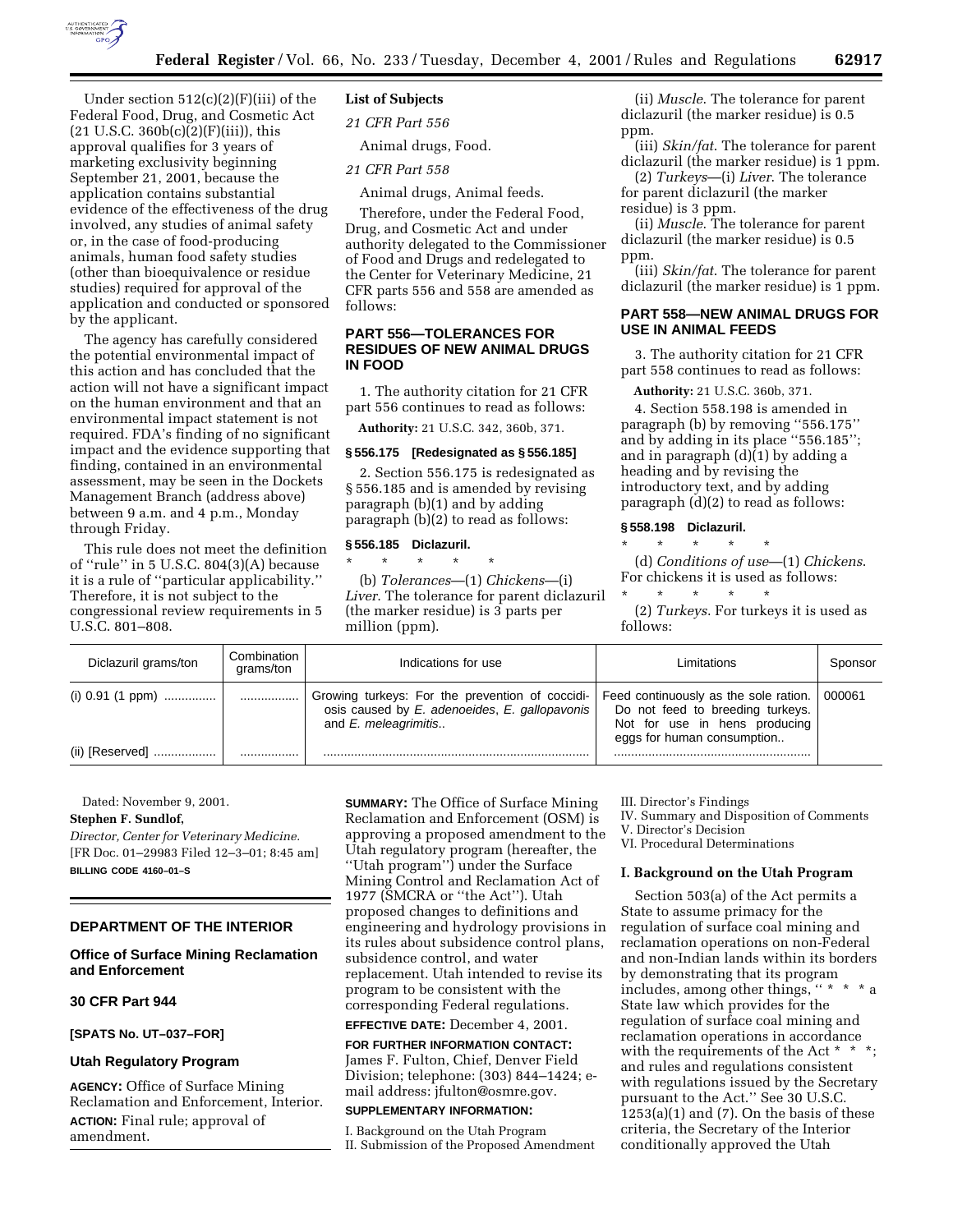program on January 21, 1981. You can find background information on the Utah program, including the Secretary's findings, the disposition of comments, and the conditions of approval of the Utah program in the January 21, 1981, **Federal Register** (46 FR 5899). You also can find later actions concerning Utah's program and program amendments 30 CFR 944.15 and 944.30.

#### **II. Submission of the Proposed Amendment**

By letter dated March 20, 1998 (administrative record number UT– 1103), Utah sent to us an amendment to its program (SPATS No. UT–037–FOR, administrative record number 1105) under SMCRA (30 U.S.C. 1201 *et seq.*). Utah sent the amendment in response to a June 5, 1996, letter (administrative record number UT–1083) that we sent to the State in accordance with 30 CFR 732.17(c).

Changes to the Utah Administrative Rules (Utah Admin. R.) that the State proposed included: Adding definitions for ''material damage,'' ''noncommercial building,'' ''occupied residential dwelling and structures related thereto,'' ''replacement of water supply,'' and ''State-appropriated water supply'' at Utah Admin R. 645–100– 200; adding requirements at Utah Admin. R. 645–301–525.100 through –525.130 for pre-subsidence surveys; removing existing requirements for subsidence control plans at Utah Admin. R. 645–301–525 through –525.170; recodifying rules at Utah Admin. R. 645–301–525.200 through –525.240 pertaining to protected areas; removing existing requirements for subsidence control at Utah Admin. R. 645–301–525.200 through –525.232; adding requirements at Utah Admin. R. 645–301–525.300 through –525.490 for subsidence control and subsidence control plans; adding requirements for subsidence damage repair at Utah Admin. R. 645–301–525.500 through –525.530; adding a rebuttable presumption of causation by subsidence at Utah Admin. R. 645–301–525.540 through –525.545; adding provisions at Utah Admin. R. 645–301–525.550 for adjusting bond amounts for subsidence damage; recodifying rules at Utah Admin. R. 645–301–525.600 and 645– 301–525.700 that require compliance with approved subsidence control plans and public notice of proposed mining, respectively; removing existing provisions for surveys of renewable resource lands at Utah Admin. R. 645– 301–724.600; adding a provision at Utah Admin. R. 645–301–728.350 for finding whether underground coal mining and reclamation activities might

contaminate, diminish or interrupt State-appropriated water; and adding a requirement at Utah Admin. R. 645– 301–731.530 for replacing Stateappropriated water supplies that are contaminated, diminished, or interrupted by underground coal mining activities.

We announced receipt of the proposed amendment in the April 8, 1998, **Federal Register** (63 FR 17138). In the same document, we opened the public comment period and provided an opportunity for a public hearing or meeting on the amendment's adequacy (administrative record number UT– 1108). We did not hold a public hearing or meeting because nobody requested one. The public comment period ended on May 8, 1998. We received comments from two law firms on behalf of a special service district, a water conservancy district, an irrigation company, and a water users association. We also received comments from a mining association, the State Historic Preservation Officer, and two Federal agencies.

During our review of the amendment, we identified a concern relating to Utah's use of the undefined term ''underground mining activities'' at proposed Utah Admin. R. 645–301– 731.530, which is entitled ''Stateappropriated water supply.'' We discussed our concern with Utah in telephone conversations on April 29 and May 11, 1998 (administrative record numbers UT–1111 and UT–1113, respectively).

Utah formally responded in a letter dated May 13, 1998, that its use of the undefined term was an oversight (administrative record number UT– 1115). In the same letter, the State committed to replacing the undefined term ''underground mining activities'' with its defined term ''underground coal mining and reclamation activities'' in its rules, though its May 13 letter was sufficient to revise the proposed amendment. Based on Utah's response, we decided that reopening the comment period was not necessary and continued our review of the amendment. Utah promulgated a rule that includes the defined term on September 30, 1998 (Utah Division of Administrative Rules (DAR) file number 21334).

We completed our review of the amendment and the comments we received and identified five topics of concern. Two of those topics involved pre-subsidence surveys and contents of subsidence control plans. They appeared to require changes in Utah's proposed rules. The remaining three topics required additional clarification from Utah on the scope of the terms

''State-appropriated water'' and ''Stateappropriated water supply,'' the scope of water replacement with respect to ''developed'' water supplies, and of the proposed definition of ''replacement of water supply.'' We notified Utah of our concerns in a letter dated October 1, 1998 (administrative record number UT–1125).

In a letter dated July 8, 1999 (administrative record number UT– 1131), Utah notified us that the Huntington-Cleveland Irrigation Company filed a civil action in the State's Seventh Judicial District Court challenging the proposed water replacement rules included in this amendment. At Utah's request, we suspended our review of the amendment while the State addressed the legal and technical issues involved in that litigation.

On December 22, 1999, we suspended certain Federal regulations pertaining to subsidence in relation to underground mining as a result of the April 27, 1999, decision of the U.S. Court of Appeals for the District of Columbia in *National Mining Association v. Babbitt*, 173 F.3d 906 (1999). We suspended the part of 30 CFR 784.20(a)(3) that required a presubsidence survey of certain structures within an angle of draw unless the permit applicant was denied access to do such a survey by the structure owner(s). We also suspended 30 CFR  $817.121(c)(4)$  (i) through (iv) in their entirety. Those regulations established an angle of draw and created a rebuttable presumption that subsidence damage to structures protected under section 2504 of the Energy Policy Act of 1992 (Pub.L. 102–486, 106 Stat. 2776; hereafter "EPAct"), and section 720 of SMCRA (as revised by EPAct) within an area defined by an angle of draw was caused by the underground mining operation. We notified Utah of the suspension by electronic mail on December 22, 1999, and included the December 22, 1999, **Federal Register** notice of that suspension with our message (64 FR 71652; administrative record number 1132).

In a letter dated September 1, 2000 (administrative record number UT– 1144), Utah asked us to resume our review of the amendment, noting that litigation of the proposed water replacement rules would continue. The State also committed to respond to our October 1, 1998, issue letter.

Utah responded to our October 1, 1998, letter with a letter dated October 31, 2000 (administrative record number 1145). The State revised two proposed rules in its amendment and provided additional clarification on three topics. However, the State's response showed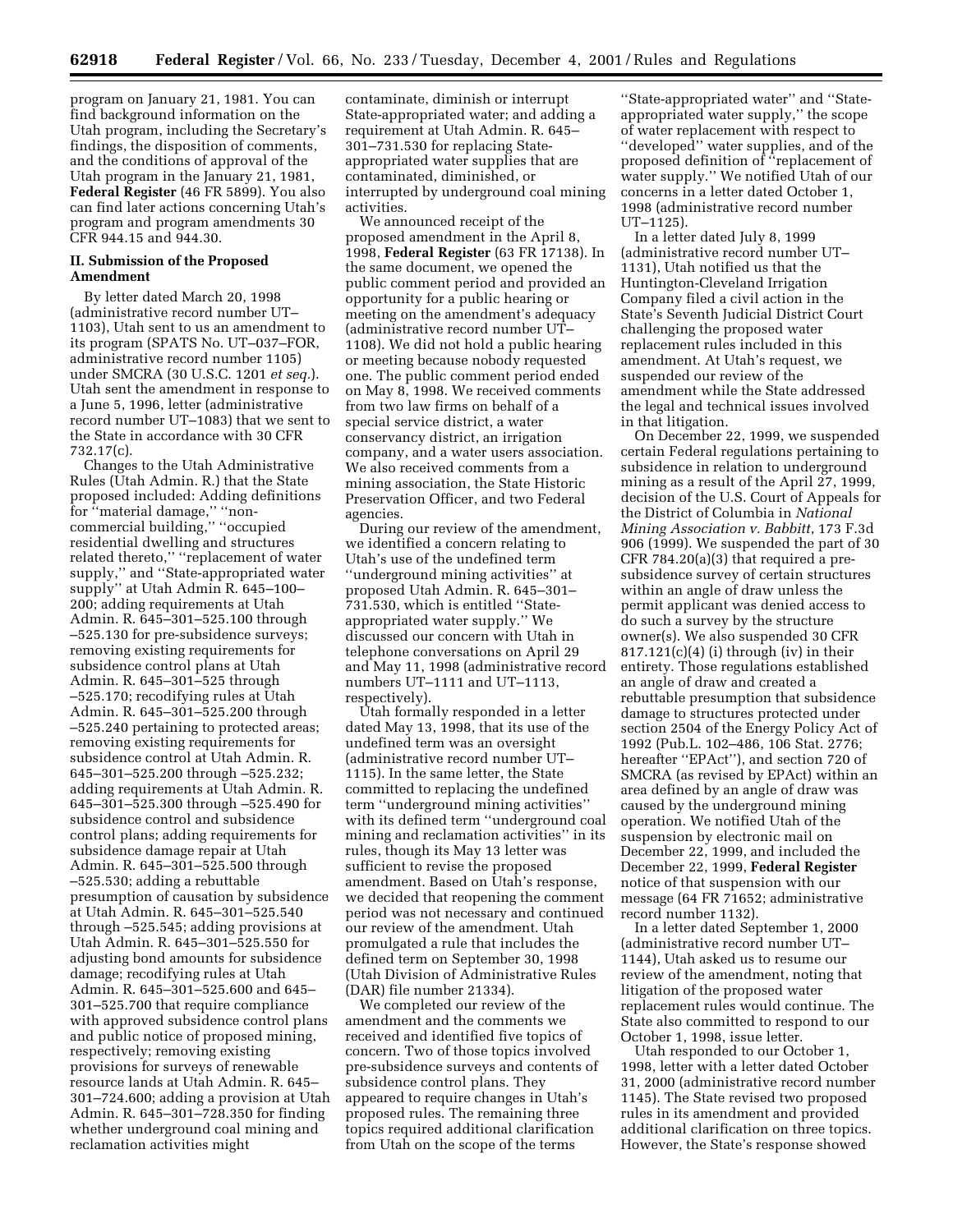that it did not revise its proposed amendment in light of our December 22, 1999, suspension of 30 CFR 784.20(a)(3) and 817.121(c)(4) (i) through (iv). We discussed this with Utah in a telephone conversation on November 8, 2000 (administrative record number 1146), at which time the State agreed to consider whether it would revise its amendment in light of our suspension of those Federal regulations. A follow-up telephone conversation of November 21, 2000 (administrative record number UT–1148), confirmed that Utah wanted us to review the amendment as originally submitted on March 20, 1998, corrected on May 13, 1998, and addressed in its October 31, 2000, response to our issue letter without further revisions related to our suspension of the Federal regulations.

We announced receipt of revisions to the amendment in the February 20, 2001, **Federal Register** (66 FR 10866; administrative record number UT– 1157). In the same document, we reopened the public comment period for 15 days to provide for review of the changes and additional information Utah included in its October 31, 2000, response letter. The extended comment period closed on March 7, 2001.

#### **III. Director's Findings**

Following are the findings we made concerning the amendment under SMCRA and the Federal regulations at 30 CFR 732.15 and 731.17. We are approving the amendment as described below.

## *A. Minor Revisions to Utah's Administrative Rules*

Utah proposed minor recodification changes to the following previously approved rules (with the counterpart Federal regulations shown in parentheses):

Utah Admin. R. 645–301–525.240 through –525.270, areas protected from underground mining and subsidence, recodified as 645–301–525.200 through –525.240 (30 CFR 817.121(d) through (g));

Utah Admin. R. 645–301–525.220, compliance with approved subsidence control plan, recodified as 645–301– 525.600 (30 CFR 817.121(a)(3)(b)); and

Utah Admin. R. 645–301–525.300, public notice of proposed mining, recodified as 645–301–525.700 (30 CFR 817.122).

Because these changes are minor and non-substantive in nature, we find that they will not make Utah's rules less effective than the corresponding Federal regulations.

## *B. Revisions to Utah's Administrative Rules That Have the Same Meaning as the Corresponding Provisions of the Federal Regulations*

Utah proposed revisions to the following rules containing language that is the same as, or similar to, the corresponding Federal regulations (which are listed in parentheses):

Utah Admin. R. 645–100–200, addition of new definitions of ''material damage'' and ''occupied residential dwelling and structures related thereto'' (30 CFR 701.5);

Utah Admin. R. 645–301–525.300 through –525.313, addition of new subsidence control provisions for preventing or minimizing damage, replacing existing Utah Admin. R. 645– 301–525.200 and –525.210, which are removed (30 CFR 817.121(a)(1) through  $(a)(3)$ ;

Utah Admin. R. 645–301–525.410, new requirement for a description in the subsidence control plan of the coal removal method, replacing the existing provision at Utah Admin. R. 645–301– 525.110, which is removed (30 CFR 784.20(b)(1));

Utah Admin. R. 645–301–525.420, new requirement for a map to be in the subsidence control plan showing underground workings where planned subsidence is expected and identifying areas where subsidence will be minimized and where subsidencerelated damage will be minimized and corrected (30 CFR 784.20(b)(2));

Utah Admin. R. 645–301–525.430, new requirement for a description to be in the subsidence control plan of physical conditions affecting subsidence, replacing existing Utah Admin. R. 645–301–525.120, which is removed (30 CFR 784.20(b)(3));

Utah Admin. R. 645–301–525.440, new requirement for a description to be in the subsidence control plan of subsidence monitoring to be done, replacing existing Utah Admin. R. 645– 301–525.140, which is removed (30 CFR 784.20(b)(4));

Utah Admin. R. 645–301–525.450 through –525.460, new requirement for a description to be in the subsidence control plan of subsidence control measures, replacing existing Utah Admin. R. 645–301–525.130 through –525.134 and Utah Admin. R. 645–301– 525.150, which are removed (30 CFR 784.29(b)(5) through (b)(6));

Utah Admin. R. 645–301–525.470, new requirement for a description to be in the subsidence control plan of methods to minimize damage from planned subsidence (30 CFR 784.20(b)(7));

Utah Admin. R. 645–301–525.500, new section heading added for repair of damage, replacing the existing introductory statement at Utah Admin. R. 645–301–525.230, which is removed (30 CFR 817.121(c));

Utah Admin. R. 645–301–525.510, new rule requiring repair of subsidence damage to surface lands, replacing existing Utah Admin. R. 645–301– 525.231, which is removed (30 CFR 817.121(c)(1));

Utah Admin. R. 645–301–525.520, new rule requiring repair of, or compensation for, subsidence damage to non-commercial buildings and related structures, replacing, in part, existing Utah Admin. R. 645–301–525.232, which is removed (30 CFR 817.121(c)(2)); and

Utah Admin. R. 645–301–525.545, new provision added for information to be considered in determining the cause of damage (30 CFR 817.121(c)(4)(v)).

Because these rules contain language that has the same meaning as the corresponding Federal regulations, we find that they are no less effective than the Federal regulations. We also find that they satisfy item numbers B.2 and B.4 in their entirety, and C.3, D.2, and D.3 in part, of our June 5, 1996, 30 CFR part 732 letter.

*C. Revisions to Utah's Rules That Are Not the Same as the Corresponding Provisions of the Federal Regulations*

1. Utah Admin. R. 645–100–200, Definition of ''Non-commercial Building''

Utah proposed to add the definition of ''non-commercial building'' at Utah Admin. R. 645–100–200 as follows:

Non-commercial Building means any building, other than an occupied residential dwelling, that, at the time the subsidence occurs, is used on a regular or temporary basis as a public building or community or institutional building as those terms are defined at R645–100–200. Any building used only for commercial agricultural, industrial, retail or other commercial enterprises is excluded.

Utah's proposed definition and the Federal definition of ''non-commercial building'' reference definitions of the terms ''community or institutional building'' and ''public building.'' The definition of ''public building'' at Utah Admin. R. 645–100–200 is virtually identical to the Federal definition of ''public building'' at 30 CFR 761.5. Utah's definition of ''community or institutional building'' at Utah Admin. R. 645–100–200 differs slightly from the Federal definition of that term. Utah's version includes the phrase ''\*  $\hspace{0.1mm}^*$  ' functions including, but not limited to \*\*\*'' in the second clause of the

sentence in which building functions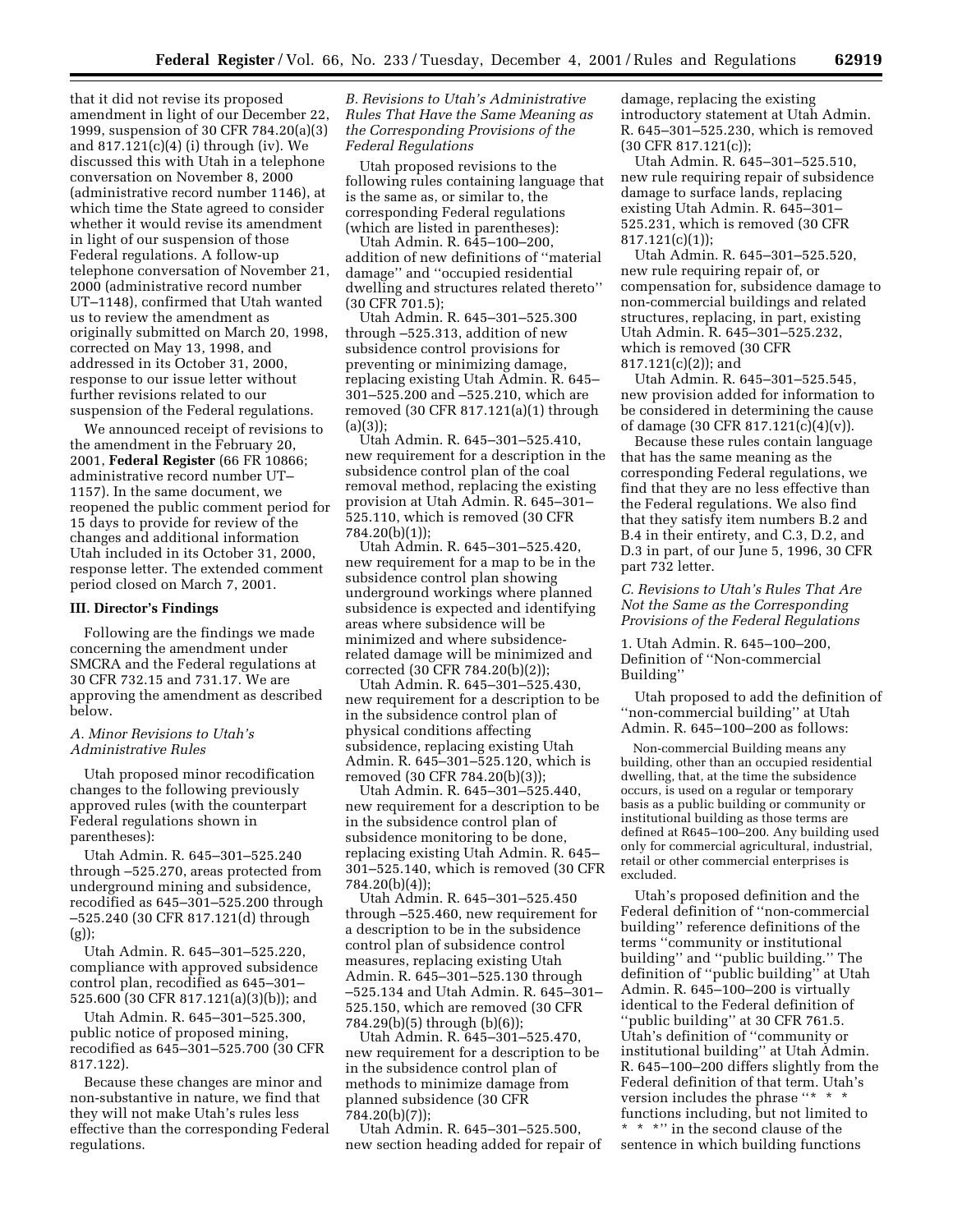are described. By including this phrase, Utah's definition includes community or institutional buildings within the scope of non-commercial buildings if they function as educational, cultural, historic, religious, scientific, correctional, mental-health or physicalhealth care facilities and those serving other unnamed functions as well. Structures included in the Federal definition of ''community or institutional buildings'' are limited to those serving the functions specifically listed.

The effect of this difference is to extend the protections against material damage caused by subsidence provided by Utah Admin. R. 645–301–525.100 through –525.700 to potentially more structures than encompassed by the Federal definition. Essentially, under Utah's proposed definition: More buildings may be subject to presubsidence surveys; permittees may be required to prevent or minimize subsidence-related damage to more buildings; subsidence control plans may have to describe methods to be used to minimize damage to more buildings from planned subsidence; and more buildings may be subject to provisions for repair or compensation for subsidence-related damage.

We note that part of the Federal regulation at 30 CFR 784.20(a)(3) concerning pre-subsidence surveys is suspended and that 30 CFR 817.121(c)(4)(i) through (iv) concerning the rebuttable presumption of causation by subsidence are suspended in their entirety. In part, Utah's proposed definition invokes subsidence protections in its rules the Federal counterparts to which are among the suspended regulations. That does not, however, make Utah's proposed definition inconsistent with SMCRA or less effective than the Federal regulations. Section 505(b) of SMCRA specifically states ''Any provision of any State law or regulation in effect on the date of enactment of this Act, or which may become effective thereafter, which provides for the control and regulation of surface mining and reclamation operations for which no provision is contained in this Act shall not be construed to be inconsistent with this Act.'' This final rule describes the details of the suspended Federal regulations and its effect on Utah's proposed rules in greater detail in our findings concerning the State's proposed pre-subsidence survey rules, subsidence control plan contents, and the rebuttable presumption at parts III.C.6, III.C. 7, and III.C.9, respectively.

Based on the reasoning we described above, Utah's proposed definition of

''non-commercial building'' is no less effective than the counterpart Federal definition and is not inconsistent with SMCRA. It also satisfies item B.3 of our June 5, 1996, 30 CFR part 732 letter.

2. Utah Admin. R. 645–100–200, Definition of ''State-Appropriated Water Supply''

Utah proposed the definition of ''State-appropriated water supply'' at Utah Admin. R. 645–100–200 as follows:

State Appropriated Water Supply'' means State-created water rights which are recognized under the provisions of the Utah Code.

The terms ''State-appropriated water supply'' and ''drinking, domestic or residential water supply'' are different terms used in Utah's proposed rules and the Federal regulations, respectively, in the same context. Utah refers to ''Stateappropriated water supply'' in its permit application rules for subsidence control plans and for probable hydrologic consequences determinations related to underground coal mining and reclamation activities at Utah Admin. R. 645–301–525 and 645–301–728.350. Utah also uses the term in its water replacement performance standard for underground mining activities at Utah Admin. R. 645–301–731.530. The Federal regulations use the term ''drinking, domestic or residential water supply'' in the permit application regulations for probable hydrologic consequence determinations related to underground mining activities and for subsidence control plans at 30 CFR 784.14(e)(3)(iv) and 784.20(a). They also use this term in the underground mining performance standards for water replacement at 30 CFR 817.41(j).

Utah's proposed definition of ''Stateappropriated water supply'' is based on its use of the term ''State-appropriated water'' at Utah Code Annotated (UCA) 40–10–18(15)(c). As written in that section of the Code,

Subject to the provisions of Section 40–10– 29, the permittee shall promptly replace any State-appropriated water in existence prior to the application for a surface coal mining and reclamation permit, which has been affected by contamination, diminution, or interruption resulting from underground coal mining operations.

The Federal counterpart statutory provision is found at section 720(a)(2) of SMCRA, as amended by the Energy Policy Act of 1992. It provides for replacement of ''any drinking, domestic, or residential water supply from a well or spring'' rather than ''any Stateappropriated water.''

In a January 29, 1997, letter clarifying the proposed use of the term ''Stateappropriated water'' at UCA 40–10– 18(15)(c) in amendment UT–035-FOR (administrative record number UT– 1094), the State noted that it conferred and agreed with Utah water users and coal operators on use of that term. Utah wrote:

It appears to DOGM that the ''subject to'' clause in the proposed bill more logically should be read as a deliberate cross-reference to subsection 1 of Utah Code 40–10–29, which subsection states:

''(1) Nothing in this chapter shall be construed as affecting in any way the right of any person to enforce or protect, under applicable law, his interest in water resources affected by a surface coal mining operation.''

*Id.* In other words, the water users want the ''subject to'' clause because they want to make absolutely clear that the new water replacement provisions in the Utah Coal Program supplement, rather than replace, any other common law or statutory remedies otherwise available to them. Stated otherwise, the water users are happy to get a new SMCRA-inspired statutory remedy for water replacement, but they do not want to give up other water resource protection remedies, if any, which they may already have under applicable water law. [Utah] does not think Congress intended to deprive water users of other existing remedies. Therefore, the ''subject to'' clause clearly does not make the Utah proposal less stringent than Section 720(a) of SMCRA.

The SMCRA counterpart to UCA 40– 10–29(1) is found at section 717(a).

Utah further explained that existing statutes at Title 73 of the Utah Code Annotated govern all waters of the State. Utah wrote:

Under Utah water law, a person or entity cannot be a ''legitimate'' water user if he/she/ it is using water that has not been appropriated by the State. The deliberately broad phrase ''any state-appropriated water'' covers the ''\* \* \* universe of legal Utah water uses by the universe of legal water users.''

Utah asserted that use of ''Stateappropriated water'' in its statute, therefore, provided broader water replacement protection than the Federal provision for underground mining activities which is limited to ''drinking, domestic or residential water supply'' from a well or spring. For example, Utah noted that State-appropriated agricultural irrigation and industrial water must be replaced under its provision. We agreed with Utah and approved the State's use of ''Stateappropriated water'' at UCA 40–10– 18(15)(c) as no less stringent than section 720(a)(2) of SMCRA (62 FR 41845, August 4, 1997; finding number 7).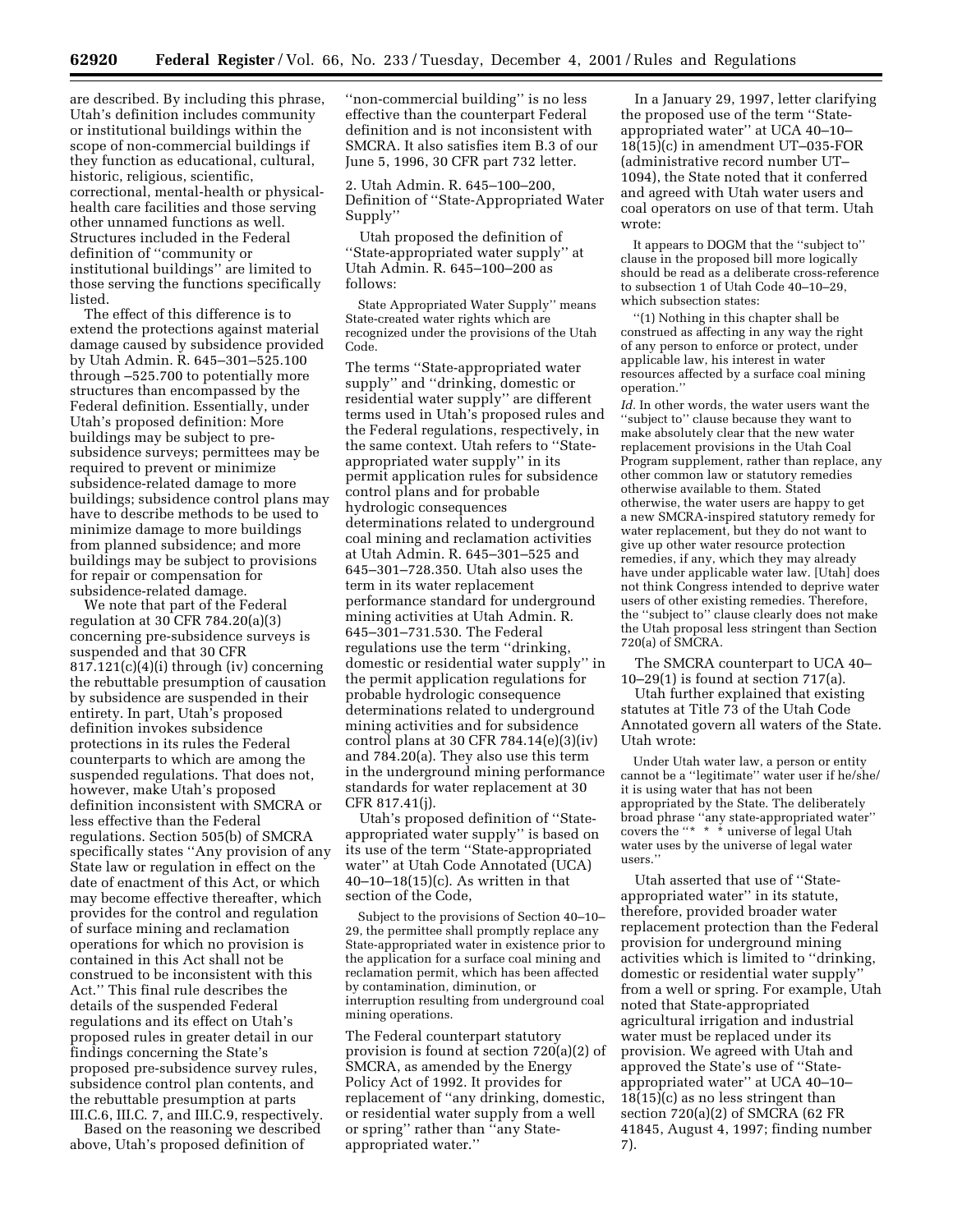We received public comments on amendment UT–037–FOR that questioned the scope of Utah's proposed water replacement provisions (administrative record number UT– 1112). One commenter specifically wrote that

Utah Code Ann. § 40–10–18 is not limited to water ''supply'' but all state-appropriated water. Also, many water rights in Utah, including those in coal mining areas, predate statehood and thus are not state-created, but are recognized by Utah law.

The comment raised a question concerning the State's January 29, 1997, clarification that ''State-appropriated water'' covers all legal uses of water in Utah. It also prompted the need for clarification of Utah's proposed definition of ''State-appropriated water supply'' in this amendment.

We have previously said that section 717(a) of SMCRA requires deference to State water law on questions of water allocation and use (*See* 60 FR 16722, 16733; March 31, 1995). Utah's definition of ''State-appropriated water supply'' defers to existing State law in its recognition of State-created water rights. In its October 31, 2000, letter, Utah explained that, under UCA 73–3– 5, the State can recognize water claims established by diversion (''diligence rights'') before statehood and before the State Engineer's office was established. As a result, the scope of ''Stateappropriated water'' includes territorial water rights (Utah provided this explanation in response to a question we asked in our October 1, 1998, letter that was prompted by a public comment. *See* Part IV.1 of this final rule for that discussion of ''pre-statehood'' water rights). Utah asserts that ''Stateappropriated water supply'' includes all legal water uses and that all legal uses of water in Utah must be appropriated by the State under provisions of the Utah Code. The term therefore includes water from wells and springs and any appurtenant delivery systems providing water for direct human consumption or household use as does the Federal definition of ''drinking, domestic or residential water supply.'' It also extends protection to other water uses not included in the Federal definition of the term ''drinking, domestic or residential water supply,'' such as water used only for agricultural or industrial needs.

Based on the State's explanation that the term ''State-appropriated water supply'' encompasses the ''universe of legal water uses by the universe of legal water users'' in Utah, we find Utah's proposed definition of ''Stateappropriated water supply'' at Utah

Admin. R. 645–100–200 to be no less effective than the Federal definition of ''drinking, domestic or residential water supply'' at 30 CFR 701.5. It also satisfies item B.1 of our June 5, 1996, 30 CFR part 732 letter.

3. Utah Admin. R. 645–100–200, Definition of ''Replacement of Water Supply''

Utah proposed the definition of ''replacement of water supply'' at Utah Admin. R. 645–100–200 as follows:

''Replacement of Water Supply'' means, with respect to State-appropriated water supplies contaminated, diminished, or interrupted by coal mining and reclamation operations, provision of water supply on both a temporary and permanent basis equivalent to premining quantity and quality. Replacement includes provision of an equivalent water delivery system and payment of operation and maintenance costs in excess of customary and reasonable delivery costs for premining water supplies.

(a) Upon agreement by the permittee and the water supply owner, the obligation to pay such operation and maintenance costs may be satisfied by a one-time payment in an amount which covers the present worth of the increased annual operation and maintenance costs for a period agreed to by the permittee and the water supply owner.

(b) If the affected water supply was not needed for the land use in existence at the time of loss, contamination, or diminution, and if the supply is not needed to achieve the postmining land use, replacement requirements may be satisfied by demonstrating that a suitable alternative water source is available and could feasibly be developed. If the latter approach is selected, written concurrence must be obtained from the water supply owner.

Under Utah's proposed definition, those water supplies subject to being replaced are State-appropriated water supplies contaminated, diminished, or interrupted by coal mining and reclamation operations. The Federal definition is similar but differs by extending replacement protection to ''protected water supplies'' that are adversely affected by ''coal mining operations.''

As explained in the previous finding at Part III.C.2 of this final rule, the State's proposed definition of ''Stateappropriated water supply'' at Utah Admin. R. 645–100–200 includes the same water supplies that are included under the Federal counterpart definition of ''drinking, domestic or residential water supply'' at 30 CFR 701.5. In addition, as Utah explained in its January 29, 1997, clarification (administrative record number UT– 1094), the State's term includes other water supplies such as water for agricultural and industrial needs. The term ''protected water supplies'' used in

the Federal definition of ''replacement of water supply'' is not defined. However, the performance standard for water replacement at 30 CFR 817.41(j) identifies water supplies to be replaced as ''\* \* \* any drinking, domestic or residential water supply that is contaminated, diminished, or interrupted by underground mining activities \* \* \*.'' Such water supplies are included in Utah's definition of ''State-appropriated water supply'' as supported by the underlying definition of ''State-appropriated water'' in UCA 40–10–18(15)(c). In its January 29, 1997, clarification, the State further explained that ''State-appropriated water'' includes all legal water uses in Utah.

Utah's proposed definition of ''replacement of water supply'' requires replacement of an adversely affected ''State-appropriated water supply,'' which, in turn, is based on the term ''State-appropriated water'' as used at UCA  $40-10-18(15)$ (c). That statutory provision addresses replacement of water adversely affected by *underground* coal mining operations. Utah clarified the scope of the term ''State-appropriated water'' in its January 29, 1997, letter as covering all legitimate water uses, including Stateappropriated agricultural irrigation and industrial water. However, defining ''replacement of water supply'' in terms of ''State-appropriated water supply'' appeared to establish the scope of ''replacement of water supply'' in terms of underground coal mining operations only. As we explained in the preamble to the final rule approving the Federal counterpart definition of ''replacement of water supply'' (60 FR 16722, 16726; March 31, 1995), the Federal definition applies to underground *and* surface coal mining operations that affect water supplies. Our explanation added that the final rule is intended to apply to replacement of water supply under sections 717(b) and 720(a)(2) of SMCRA, which are the Federal counterparts to UCA 40–10–29(2) and 40–10–18(15)(c), respectively. Reference to ''protected water supplies'' in the Federal definition of ''replacement of water supply'' is broad enough to include water adversely affected by surface and underground operations.

In our October 1, 1998, letter (administrative record number UT– 1125), we asked Utah to clarify its proposed definition of ''replacement of water supply.'' We specifically asked Utah to clarify whether its term, as proposed to require replacement of adversely affected State-appropriated water supplies, requires replacement of water adversely affected by surface *and* underground coal mining operations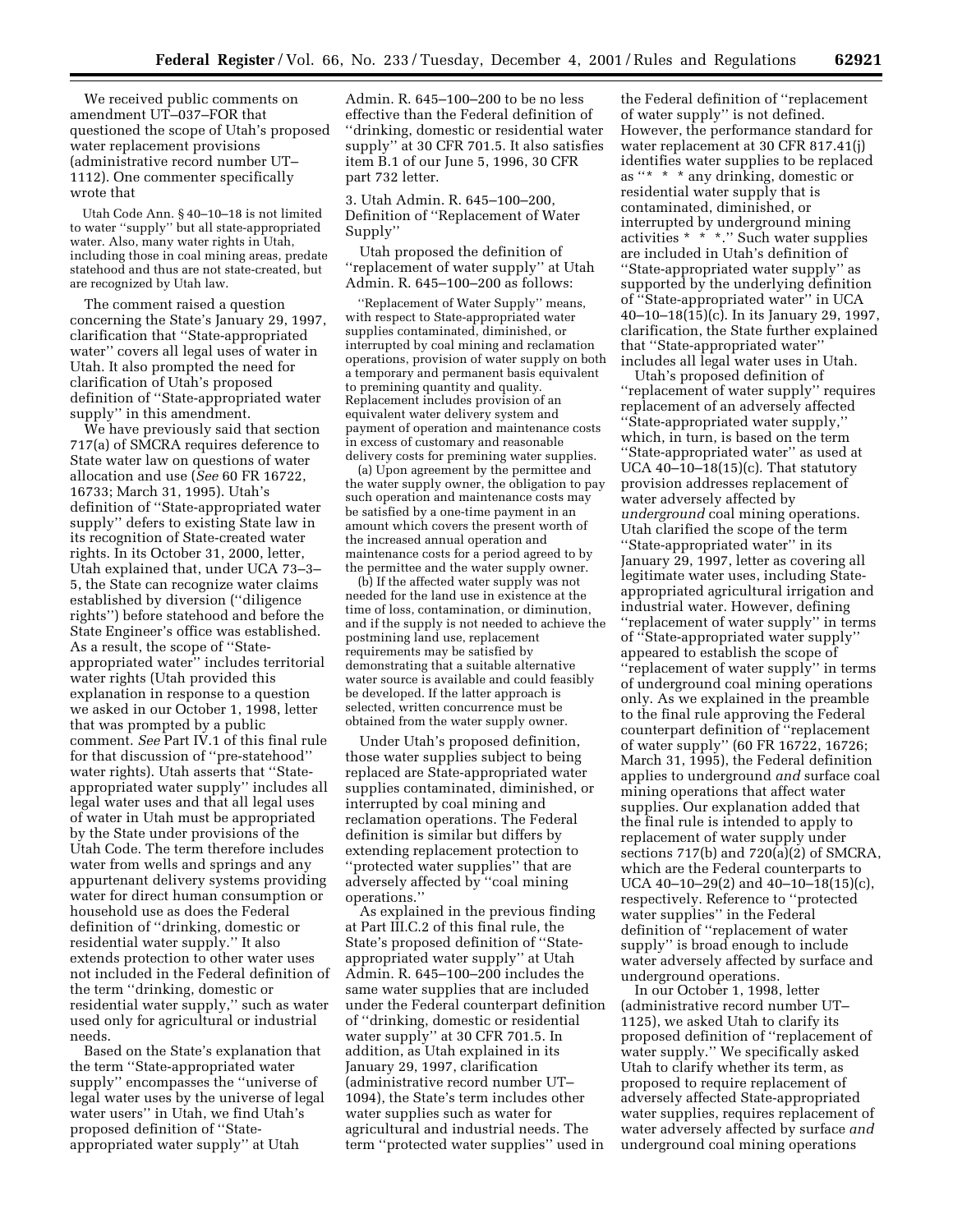under UCA 40–10–18(15)(c) and 40–10– 29(2).

Utah responded to our request for clarification in its October 31, 2000, letter (administrative record number UT–1145). In its response, Utah wrote:

The provisions for the replacement of water supplies that are made under the definition of ''Replacement of Water Supply'' at R645–100–200 are made for water supplies that are contaminated, diminished, or interrupted by coal mining and reclamation operations (emphasis added) which is a defined term also located at R645–100–200. Thus, the replacement of water supply(ies) as contemplated under the definition by the same name does include the replacement of water supplies affected by both surface and underground mining.

Utah's use of the term ''coal mining and reclamation operations'' in its proposed definition of ''replacement of water supply'' differs from the Federal term's definition but is consistent with it because it includes the same mining activities and effects, including ''activities conducted on the surface of lands in connection with a surface coal mine  $* * *$ .''

We received public comments concerning the scope of Utah's proposed water replacement rules in amendment UT–037–FOR (administrative record number UT–1112). Several comments suggested expanding Utah's water replacement provisions and are addressed under Part IV of this final rule.

In responses to comments the State received during its rulemaking process, Utah explained that it intends to require replacement of ''developed'' water supplies through its proposed water replacement rules (administrative record number UT–1119). That interpretation of the State's proposed rules does not appear to be consistent with its January 29, 1997, letter clarifying use of the underlying term ''State-appropriated water'' at UCA 40–  $10-18(15)$ (c). As asserted in that letter, any State-appropriated water covers the universe of legal Utah water uses by the universe of legal water users. Depending on what Utah considers ''developed'' water supplies to be, we believed some waters covered by the term ''Stateappropriated water'' in the Utah Code might not be included in the proposed definition of ''State-appropriated water supply'' or covered by various rules incorporating that term throughout the proposed amendment.

In our October 1, 1998, letter, we asked Utah to describe what constitutes a ''developed'' water supply in its interpretation of its proposed rules. We also asked Utah to clarify how its interpretation is consistent with its

interpretation of the term ''Stateappropriated water'' at UCA 40–10– 18(15)(c). Utah responded to our request for clarification in its October 31, 2000, letter by stating, ''The Division interprets that a ''State-Appropriated Water Supply'' includes the drinking, domestic, and residential water supplies of a water user.''

As we explained above and in our finding for the proposed definition of ''replacement of water supply,'' the State's proposed definition of ''Stateappropriated water supply'' at Utah Admin. R. 645–100–200 includes the same water supplies included under the Federal definition of ''drinking, domestic or residential water supply'' at 30 CFR 701.5. Utah also explained in its January 29, 1997, clarification that its term includes other water supplies such as those supplying water for agricultural or industrial needs. The scope of water supply replacement under Utah's proposed definition of ''replacement of water supply'' is potentially broader than that provided by the Federal definition of ''replacement of water supply'' by virtue of the State's use of the term ''State-appropriated water supplies'' to identify water supplies subject to being replaced if contaminated, diminished, or interrupted by ''coal mining and reclamation operations.''

For these reasons, we find Utah's proposed definition of ''replacement of water supply'' is no less effective than the Federal definition. It also satisfies item B.5 of our June 5, 1996, 30 CFR part 732 letter.

4. Utah Admin. R. R645–301–525.100 through –525.130, Pre-subsidence Surveys

Utah proposed to delete the introductory statement at Utah Admin. R. 645–301–525 as well as its existing survey provisions at Utah Admin. R. 645–301–525.100 and 645–301–724.600. The State proposes to replace those rules with new rules introducing the subsidence control plan provisions in general and the pre-subsidence survey provisions at Utah Admin. R. 645–301– 525 through –525.130.

In proposed section R645–301– 525.100, Utah introduces the subsections on subsidence control plans and pre-subsidence survey requirements as pertaining to ''underground coal mining and reclamation activities.'' Use of that term is consistent with Utah's definition of the same term at R645– 100–200. Though the Federal regulation at 30 CFR 784.20 does not contain a similar qualifying statement, part 784 of the 30 CFR regulations is entitled, ''UNDERGROUND MINING PERMIT

APPLICATIONS—MINIMUM REQUIREMENTS FOR RECLAMATION AND OPERATION PLAN'' and includes section 784.20.

Utah's proposed section R645–301– 525.110 differs from the Federal counterpart regulation at 30 CFR 784.20(a)(1) in two ways. First, it refers to a larger map scale required, if necessary, by the ''Division'' as compared to ''the regulatory authority'' in the Federal regulations. Second, it requires such maps to show the location and type of ''State-appropriated water'' compared to the Federal term, ''drinking, domestic, and residential water supplies.'' The Division [of Oil, Gas and Mining] is the regulatory authority in Utah. As we explained in our finding for Utah's proposed definition of ''State-appropriated water supply'' at Part III.C.2 of this final rule, the State's use of this term is based its use of the term ''State-appropriated water'' in the statutory provision for water replacement at Utah Code Annotated 40–10–18(15)(c). We approved Utah's use of ''Stateappropriated water'' in the Utah Code as no less stringent than the term ''drinking, domestic, or residential water supply'' at section 720(a)(2) of SMCRA in the August 4, 1997, final rule **Federal Register** (62 FR 4185).

The requirement at proposed Utah Admin. R. 645–301–525.120 for a narrative indicating if subsidence could materially damage or diminish the value or use of structures or renewable resource lands or adversely affect water supplies differs from the counterpart Federal regulation at 30 CFR 784.20(a)(2) only in Utah's use of the term ''State-appropriated water supplies.'' As explained above, we find this term to be no less effective than the counterpart Federal term ''drinking, domestic or residential water supplies.''

Proposed Utah Admin. R. 645–301– 525.130 requires a survey of the quantity and quality of all ''Stateappropriated water supplies'' within the permit and adjacent areas that could be contaminated, diminished, or interrupted by subsidence. The counterpart Federal regulation also requires such a survey, but of the quantity and quality of ''drinking, domestic, or residential water supplies.'' As explained above, we find this term to be no less effective than the Federal term ''drinking, domestic or residential water supplies.''

This same proposed rule also requires a permittee to give written notification to property owners who deny access to conduct surveys of buildings, dwellings, other structures, and water supplies of the effect denial will have as ''described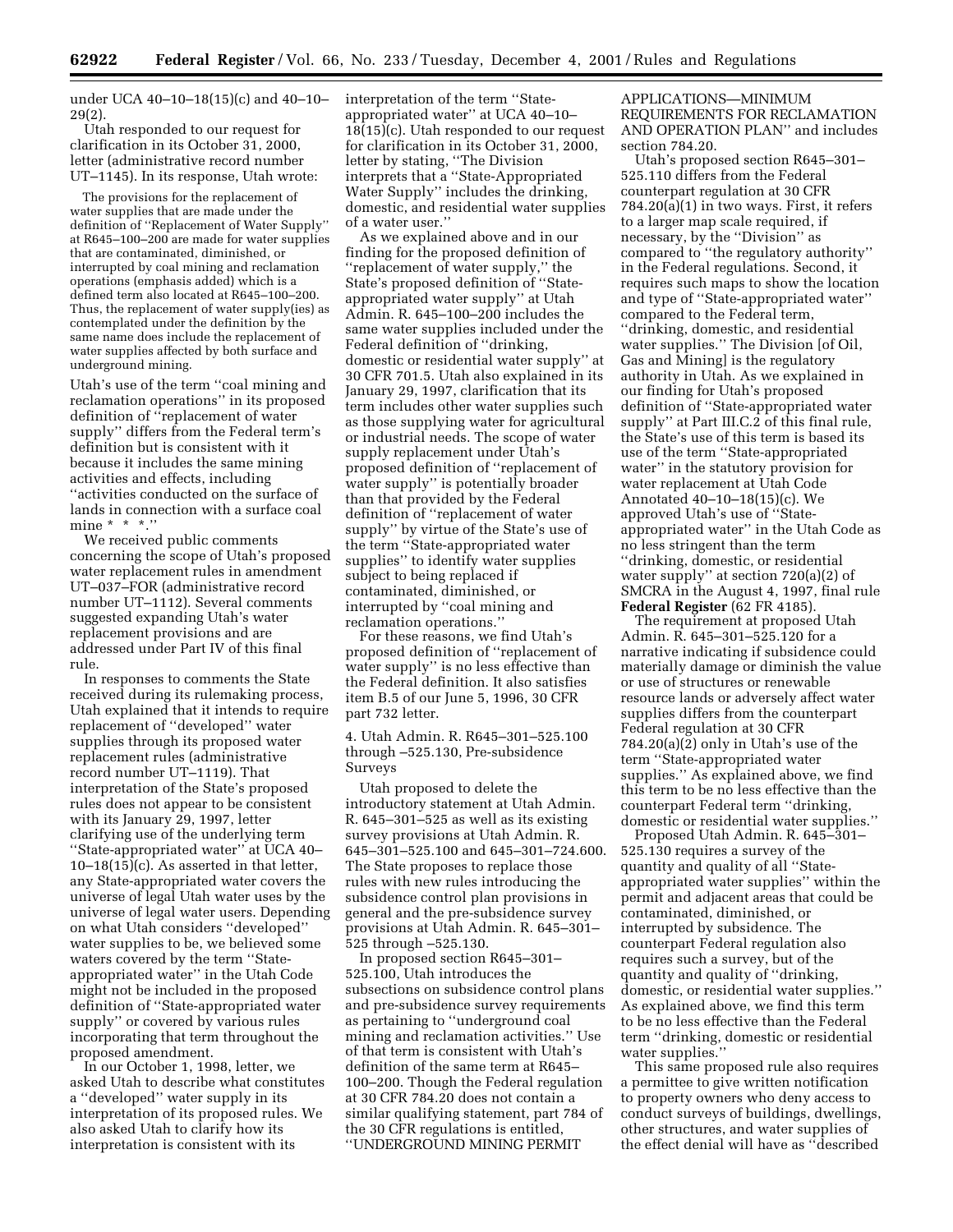in R645–301–525.543.'' Utah's original amendment contained a reference to Utah Admin. R. 645–301–525. In our October 1, 1998, letter (administrative record number UT–1125), we notified Utah of our concern that its reference should be more specific to ensure that applicants provide sufficient notice to owners that there will be no presumption of causation by subsidence if the owners deny applicants access to perform pre-subsidence surveys. Utah responded in its October 31, 2000, letter (administrative record number UT– 1145) by changing the reference to cite Utah Admin. R. 645–301–525.543. The referenced rule provides that a rebuttable presumption does not exist if the permittee is denied access to conduct a pre-subsidence survey. Under proposed Utah Admin. R. 645–301– 525.541, if material damage occurs to any noncommercial building, occupied residential dwelling, or related structure as a result of earth movement within the angle of draw from the outer boundary of underground mine workings to the land surface, a rebuttable presumption exists that the permittee caused the damage. Though the presumption can be rebutted, if it is not, the permittee must repair or compensate property owners for such damage under proposed Utah Admin. R. 645–301–525.520. Utah committed to promulgating the change proposed in its October 31, 2000, letter in its formal rulemaking process.

Proposed Utah Admin. R. 645–301– 525.130 also requires permittees to give copies of the pre-subsidence survey and any technical assessment or engineering evaluation to the property owner and the ''Division.'' The Federal regulation at 30 CFR 784.20(a)(3) requires copies to be given to the property owner and the ''regulatory authority,'' which is the Division in Utah's case.

We note that the State based proposed Utah Admin. R. 6445–301–525.130 on the Federal regulation at 30 CFR 784.10(a)(3), part of which we suspended after our initial review of Utah's amendment. The last sentence of 30 CFR 784.20(a)(3) states ''\* \* \* the requirements to perform a survey of the condition of all noncommercial buildings or occupied residential dwellings and structures related thereto, that may be materially damaged or for which the reasonably foreseeable use may be diminished by subsidence, within the areas encompasses by the applicable angle of draw is suspended per court order.''

In its April 27, 1999, decision in *National Mining Association* v. *Babbitt,* 173 F.3d 906 (1999), the United States Court of Appeals for the District of Columbia vacated certain parts of the

Federal subsidence regulations that were among those published on March 31, 1995, under SMCRA and section 2504 of the Energy Policy Act of 1992 (''EPAct;'' Pub. L. 102–486, 106 Stat.2776 (1992)). EPAct added a new section 720 to SMCRA. Section 720 requires underground mine operators to repair or to compensate for material damage to residential structures and noncommercial buildings, and to replace drinking, domestic, or residential water supplies adversely affected by underground mining. The Federal regulation at 30 CFR 817.121(c)(4)(i) through (iv) provided that, if damage to any non-commercial building or occupied residential dwelling or related structures occurred as a result of earth movement in an area determined by projecting a specific angle of draw from the outer-most boundary of any underground mine workings to the surface of the land, a rebuttable presumption would exist that the permittee caused the damage. The presumption typically would have applied to a 30-degree angle of draw. The Court of Appeals vacated 30 CFR  $817.121(c)(4)(i)$  through (iv) in their entirety. As we explained in the December 22, 1999, **Federal Register** (64 FR 71652), "\* \* \* the Court rejected the Secretary's contention that the angle of draw concept was reasonably based on technical and scientific assessments and that it logically connected the surface area that could be damaged from earth movement to the underground mining operation. The angle of draw provided the basis for establishing the surface area within which the rebuttable presumption would apply \* \* \*.'' The Court held that the angle of draw was irrationally broad and that the scientific facts presented did not support the logical inference that damage to the surface area would be caused by earth movement from underground mining within the area.

Based on the conclusion that there was no scientific or technical basis provided for establishing a rational connection between the angle of draw and surface area damage, the Court further concluded that the rebuttable presumption failed. Essentially, the Court found that ''\* \* \* for the presumption to be permissible, the facts would have to demonstrate that the earth movement from the underground mining operation 'more likely than not' caused the damage at the surface \* \* \*.'' We suspended 30 CFR

 $817.121(c)(4)(i)$  through (iv) in the December 22, 1999, final rule to comply with the Court's decision.

The Court also vacated the part of 30 CFR 784.20(a)(3) that required a specific structural condition survey of all EPActprotected structures located within an area defined by an angle of draw. As we explained in the December 22, 1999, final rule:

\* \* \* the Court clearly upheld the Secretary's authority to require a presubsidence structural condition survey of all EPAct-protected structures. The Court accepted the Secretary's explanation that this specific structural condition survey was necessary, among other requirements, in order to determine whether a subsidence control plan would be required for the mining operation. However, because of the Court's ruling on the ''angle of draw'' regulation discussed above, it vacated the requirement for a specific structural condition survey because it was tied directly to the area defined by the ''angle of draw.''

So, in the December 22, 1999, **Federal Register** (*Id.*), we suspended the part of 30 CFR 784.20(a)(3) that required a specific structural condition survey of all structures protected by EPAct. The rest of that regulation remains in force to the extent that it applies to the EPActprotected water supplies survey and any technical assessments or related engineering evaluations.

Utah declined to revise its amendment in light of the suspended Federal regulations (administrative record number UT–1148). The fact that we suspended the part of 30 CFR 784.20(a)(3) requiring a pre-subsidence structural condition survey of EPActprotected structures within the area defined by an angle of draw does not preclude Utah from having that provision in its rules. In addition, Utah's proposal to include such a provision in its rules does not make Utah's proposed rule less effective than the Federal regulations or less stringent than SMCRA. Section 505(b) of SMCRA provides that ''Any provision of any State law or regulation in effect on the date of enactment of this Act, or which may become effective thereafter, which provides for the control and regulation of surface mining and reclamation operations for which no provision is contained in this Act shall not be construed to be inconsistent with this Act.'' The State promulgated proposed Utah Admin. R. 645–301–525.130 on March 15, 1998. In addition, this proposed rule provides for the control and regulation of surface mining and reclamation operations in accordance with section 505(b) of SMCRA. 0

Therefore, based on the reasoning presented above, we find proposed Utah Admin. R. 645–301–525 through –525.120 are no less effective than the counterpart Federal regulations, and proposed Utah Admin. R. 645–301– 525.130 is not inconsistent with SMCRA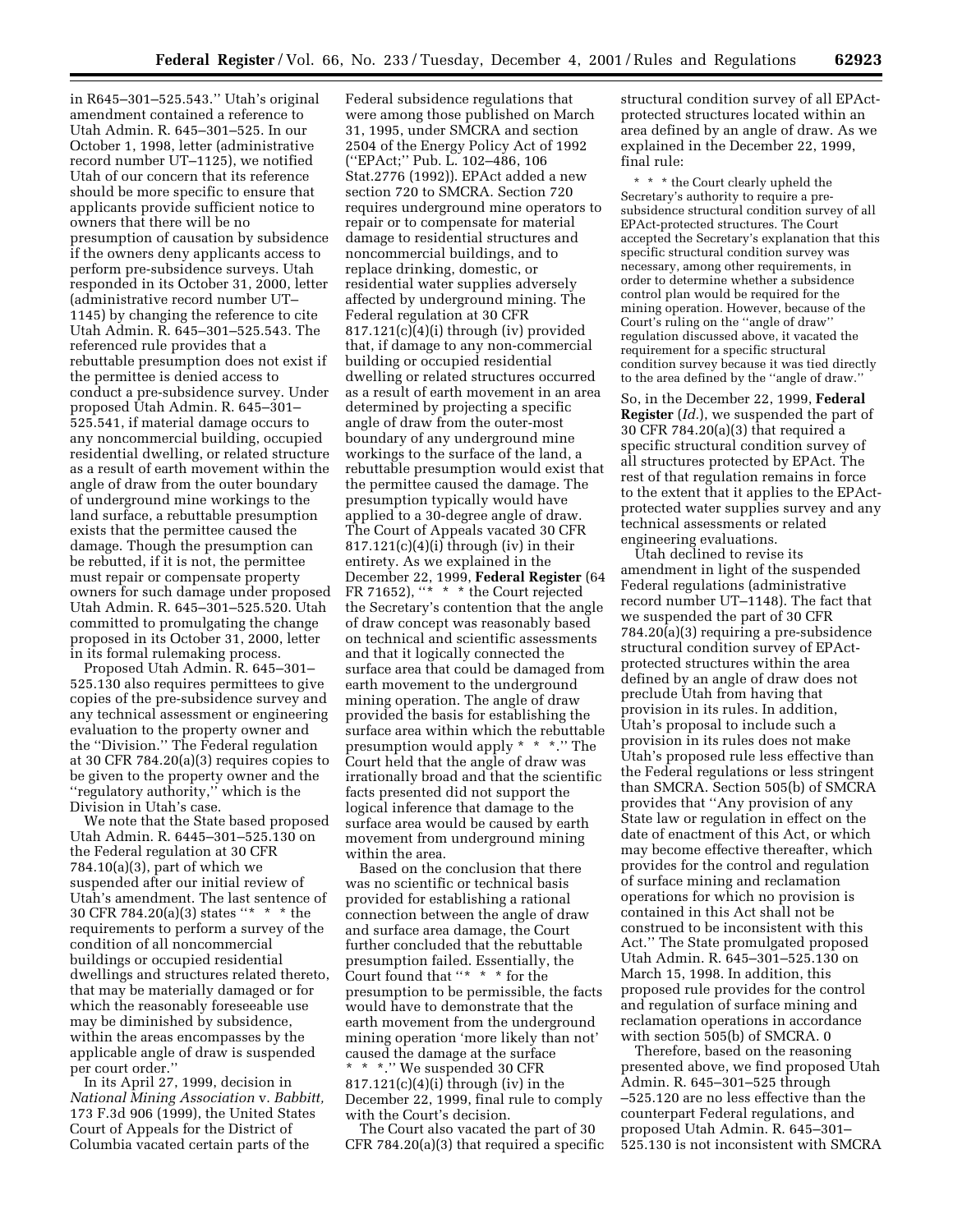or the Federal regulations. The State's proposal to remove existing provisions at Utah Admin. R. 645–301–525 through –525.100 and at 645–301–724.600 is appropriate in light of the new provisions it is adding.

5. Utah Admin. R. 645–301–525.400, –525.480, and –525.490, Subsidence Control Plan Contents

Utah proposes to add new provisions at Utah Admin. R. 645–301–525.400 through –525.490 describing information that must be included in subsidence control plans. It also proposes to remove existing provisions for subsidence control plans at Utah Admin. R. 645–301–525.110 through –525.170.

Proposed R645–301–525.400, which describes the conditions under which a pre-subsidence survey is to be conducted and what it information it must contain, differs somewhat from the Federal counterpart regulation at 30 CFR 784.20(b). Utah's rule refers to surveys conducted under ''R645–301– 525.100'' where the Federal regulation refers to surveys conducted ''under paragraph (a) of this section.'' The Federal reference is to 30 CFR 784.20(a), which introduces the pre-subsidence survey requirements of subsections (a)(1) through (a)(3). Referenced R645– 301–525.100, as also proposed in this amendment, is Utah's counterpart to 30 CFR 784.20(a). Proposed R645–301– 525.400 also refers to surveying for the existence of ''State-appropriated water supplies'' and the need for a permit application to include a subsidence control plan if a survey shows such water supplies exist or could be adversely affected by subsidence. As we explained previously in this final rule, we find the State's term ''Stateappropriated water supply'' to be no less effective than the Federal term ''drinking, domestic, or residential water supply.'' Additionally, references in proposed R645–301–525.400 to the ''Division'' are analogous to the counterpart Federal regulation's references to the ''regulatory authority'' because the Division is the regulatory authority in Utah.

Proposed Utah Admin. R. 645–301– 525.480 requires subsidence control plans to include a description of measures to be taken ''in accordance with R645–301–731.530 and R645–301– 525.500 to replace adversely affected State-appropriated water supplies or to mitigate or remedy any subsidencerelated material damage to the land and protected structures \*  $\check{~}$  \*  $\cdot\;$  ". The counterpart Federal regulation at 30 CFR 784.20(b)(8) requires a description of measures taken to replace ''protected

water supplies'' and to mitigate or remedy subsidence damage to land and protected structures in accordance with '' \* \* \* §§ 817.41(j) and 817.121(c) of this chapter \* \* \*.'' Referenced Utah Admin. R. 645–301–731.530 and 645– 301–525.500 in Utah's proposed rule are the State's counterparts to OSM's performance standards for water replacement and surface damage repair at 30 CFR 817.41(j) and 817.121(c), respectively. We explained previously in our finding at Part III.C.3 of this final rule that, while the Federal regulations do not define ''protected water supplies,'' 30 CFR 817.41(j) clearly identifies a protected water supply subject to replacement as a ''drinking, domestic, or residential water supply.'' We also previously found that the State's term ''State-appropriated water supply'' is no less effective than the Federal term ''drinking, domestic, or residential water supply.''

Proposed Utah Admin. R. 645–301– 525.490 requires subsidence control plans to include other information specified by the ''Division'' as needed to show the operation will be conducted according to R645–301–525.200, –525.300, –525.500, and –525.6500. In comparison, the counterpart Federal regulation at 30 CFR 784.20(b)(9) refers to the ''regulatory authority'' and to '' \* \* \* § 817.121 of this chapter.'' As we noted above, the Division is the regulatory authority in Utah.

In the original amendment, proposed Utah Admin. R. 645–301–525.490 only referred to Utah Admin. R. 645–301– 525.300. That referenced rule includes the State's performance standards for preventing or minimizing subsidencerelated damage under Utah Admin. R. 645–301–525.310 through –525.313. Referenced counterpart 30 CFR 817.121 includes a much wider range of provisions that an operation must be conducted under. Because the State's original reference was less inclusive than the referenced counterpart Federal regulation, we found originally proposed Utah Admin. R. 645–525– 301.490 did not ensure that the Division will be provided with sufficient information to determine that an operation will be conducted in accordance with all applicable provisions for subsidence control. We notified Utah of our concern in our October 1, 1998, letter (administrative record number UT–1125), and advised the State that its proposed rule should include a more inclusive reference. In its October 31, 2000, response (administrative record number UT– 1145), the State revised proposed Utah Admin. R. 645–301–525.490 to include references to Utah Admin. R. 645–301–

525.200, –525.500, and –525.600 in addition to the original reference to –525.300. These referenced rules contain provisions analogous to those included under 30 CFR 817.121. Utah committed to promulgating this change in its formal rulemaking process.

We note that the State based proposed Utah Admin. R. 645–301–525.400, –525.480, and –525.490 on the need for a subsidence control plan when indicated by the pre-subsidence survey conducted under Utah Admin. R. 645– 301–525.130. That latter rule, in turn, is based on the Federal counterpart regulation at 30 CFR 784.20(a)(3), which is suspended in part. The fact that we suspended the part of 30 CFR 784.20(a)(3) requiring a pre-subsidence structural condition survey of EPActprotected structures within the area defined by an angle of draw does not preclude Utah from having that provision, and other provisions based on it, in its rules. As we explained previously, Utah's proposal to include provisions in its rules that are not found in SMCRA or the Federal regulations does not make Utah's proposed rules less effective than the Federal regulations or less stringent than SMCRA if those State provisions are in effect and control and regulate surface mining and reclamation operations in accordance with section 505(b) of SMCRA.

Based on these reasons, we find proposed Utah Admin. R. 645–301– 525.400, –525.480, and –525.490 are no less effective than the counterpart Federal regulations and are not inconsistent with SMCRA. The State's proposal to remove existing provisions at Utah Admin. R. 645–301–525.110 through –525.170 is appropriate in light of the new provisions being added.

6. Utah Admin. R. 645–301–525.530, Repair or Compensation for Damage to Other Structures

Proposed Utah Admin. R. 645–301– 525.530 requires repair of, or compensation for, subsidence-caused damage to structures or facilities not protected by Utah Admin. R. 645–301– 525.520. The Federal counterpart regulation at 30 CFR 817.121(c)(3) provides that the permittee "\* \* \* must, to the extent required under applicable provisions of State law, \* \*" correct material subsidence damage caused to any structures or facilities not protected ''\* \* \* by paragraph (c)(2) of this section  $* \rightarrow *$ " by repairing damage or compensating owners for the decreased value resulting from subsidence. Utah's proposed rule does not require permittees to correct damage or compensate owners ''to the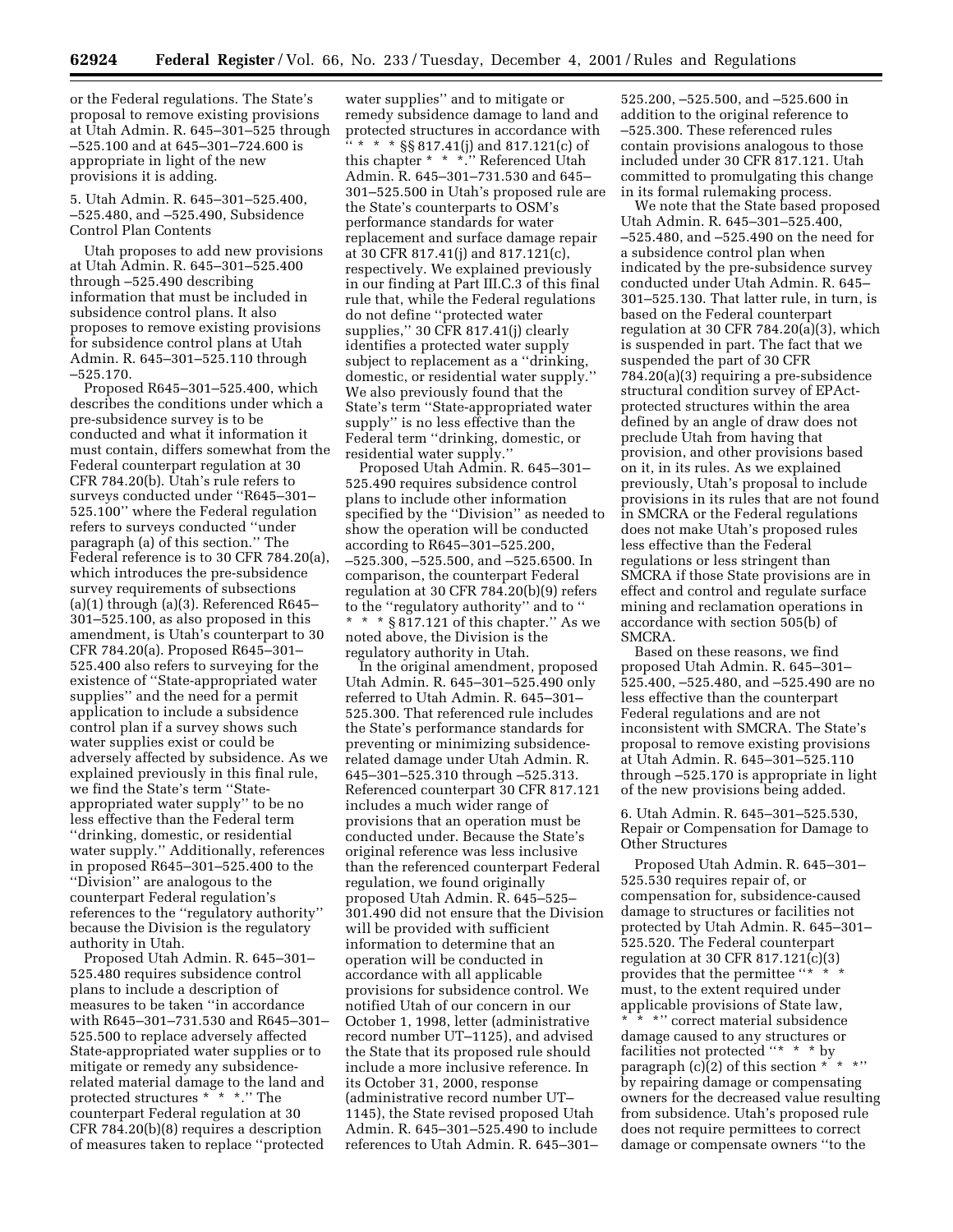extent required under applicable provisions of State law'' but says they ''\* \* \* shall either correct material damage from subsidence caused to any structures or facilities not protected by paragraph  $525.520 * * * "$  by repairing such damage or by compensating owners for the resulting decreased value.

Utah's proposed rule extends replacement or compensation protection to structures and facilities not provided such protections under Utah Admin. R. 645–301–525.520, which is based on UCA  $40-10-18(15)$ (b)(i). Those sections of Utah's rules and its Code, respectively, provide for repair of damage to occupied residential dwellings and related structures or noncommercial buildings caused by underground coal mining after October 24, 1992. However, they do not extend such protections to other structures damaged by subsidence as provided in proposed Utah Admin. R. 645–301– 525.530. By not including a phrase corresponding to the phrase ''to the extent required under applicable provisions of State law'' in the counterpart Federal regulation, proposed Utah Admin. R. 645–301– 525.530 *is* Utah's legal requirement that a permittee repair or compensate for subsidence-caused material damage to structures not protected by UCA 40–10– 18(15)(b)(i) or Utah Admin. R. 645–301– 525.520. As a result, there is no need to qualify the remedies available to owners of structures or facilities by the extent to which they are otherwise required under applicable provisions of State law.

Other differences between the wording in the proposed State rule and the counterpart Federal regulation do not make Utah's proposed rule less effective. Further, the State's reference to ''525.520'' in its proposed rule refers to Utah Admin. R. 645–301–525.520, which is Utah's counterpart to referenced ''paragraph (c)(2) of this section,'' or 30 CFR 817.121(c)(2), in the corresponding Federal regulation.

For these reasons, we find proposed Utah Admin. R. 645–301–525.530 is no less effective than the counterpart Federal regulation. It also satisfies item D.3 of our June 5, 1996, 30 CFR Part 732 letter.

7. Utah Admin. R. 645–301–525.540 Through –525.544, Rebuttable Presumption of Causation by Subsidence

Proposed Utah Admin. R. 645–301– 525.540 through –525.544 introduce and establish a rebuttable presumption that damage sustained by certain structures was caused by mining. Proposed Utah

Admin. R. 645–301–525.541 provides that, if damage occurs to any noncommercial building or occupied residential dwelling or structure related thereto as a result of subsidence in an area determined by an angle of draw from the outermost boundary of any underground workings to the land surface, there is a rebuttable presumption that the permittee caused the damage. The angle of draw normally is 30 degrees from the vertical but may be different if amended by the Division on a mine-specific basis under proposed Utah Admin. R. 645–301–525.542. Proposed Utah Admin. R. 645–301– 525.543 provides for no presumption where a landowner denies a permittee access to perform a pre-subsidence survey. Finally, proposed Utah Admin. R. 645–301–525.544 provides that the presumption will be rebutted if damage predated mining, was caused by something other than subsidence, or occurred outside the surface area in which mining actually caused subsidence.

The State based its proposed rules at Utah Admin. R. 645–301–525.540 through –525.544 on the counterpart Federal regulations at 30 CFR  $817.121(c)(4)(i)$  through (iv), which are suspended in their entirety. The fact that we suspended the Federal provisions for a rebuttable presumption of causation by subsidence at 30 CFR  $817.121(c)(4)(i)$  through (iv) does not preclude Utah from having those provisions in its rules. In addition, Utah's proposal to include such provisions in its rules does not make Utah's proposed rules less effective than the Federal regulations or less stringent than SMCRA. Again, Utah's proposal to include provisions in its rules that are not found in SMCRA or the Federal regulations does not make Utah's proposed rules less effective than the Federal regulations or less stringent than SMCRA if those State provisions are in effect and control and regulate surface mining and reclamation operations in accordance with section 505(b) of SMCRA.

Based on this reasoning, we find proposed Utah Admin. R. 645–301– 525.540, –525.541, –525.542, –525.543, and –525.544 are no less effective than the counterpart Federal regulations and are not inconsistent with SMCRA.

8. Utah Admin. R. R645–301–525.550, Adjustment of Bond Amount for Subsidence Damage

Proposed Utah Admin. R. 645–301– 525.550 adds provisions for adjusting bond amounts when protected land, structures, or facilities are materially damaged by subsidence or when

protected water supplies are contaminated, diminished, or interrupted. Utah's proposed rule references land, structures, or facilities protected under Utah Admin. R. 645– 301–525.500 through –525.530. Those referenced proposed rules address protected surface lands, noncommercial buildings, dwellings, and related structures, and other structures or facilities. Parts III.B and III.C.6 of this final rule contain our findings that those rules are no less effective than the Federal regulations. The Federal counterpart to Utah Admin. R. 645– 301–525.550 is 30 CFR 817.121(c)(5). It provides for adjusting bond amounts as a result of subsidence damage to the same buildings, dwellings, structures and facilities but refers to lands, buildings, structures and facilities protected under ''\* \* \* paragraphs  $(c)(1)$  through  $(c)(3)$  of this section \* \* \*.'' Those referenced paragraphs are found at 30 CFR 817.121(c)(1) through (c)(3), which correspond to referenced Utah Admin. R. 645–301– 525.500 through –525.530.

Utah's proposed rule also provides for adjusting bond amounts when subsidence contaminates, diminishes, or interrupts water supplies protected under proposed Utah Admin. R. 645– 301–731.530. As noted in previous findings in this final rule, Utah identifies protected water supplies as ''State-appropriated water supplies.'' The Federal regulation at 30 CFR 817.121(c)(5) similarly provides for bond adjustments when ''\* \* \* water supplies protected under §§ 817.41(j) \* \* \* \* are adversely affected by subsidence. Section 817.41(j) is the Federal counterpart to Utah Admin. R. 645–301–731.530 and identifies a protected water supply as a ''drinking, domestic, or residential water supply.'' As we explained previously, Utah's term ''State-appropriated water supply'' is no less effective than the Federal term ''drinking, domestic, or residential

water supply.'' References to the ''Division'' in Utah's proposed rule are analogous to the

Federal regulation's reference to the ''regulatory authority'' because the Division is the regulatory authority in Utah.

For the reasons explained above, we find proposed Utah Admin. R. 645–301– 525.550 is no less effective than the Federal regulation at 30 CFR 817.121(c)(5). The State's proposed rule also satisfies item D.5 of our June 5, 1996, 30 CFR Part 732 letter.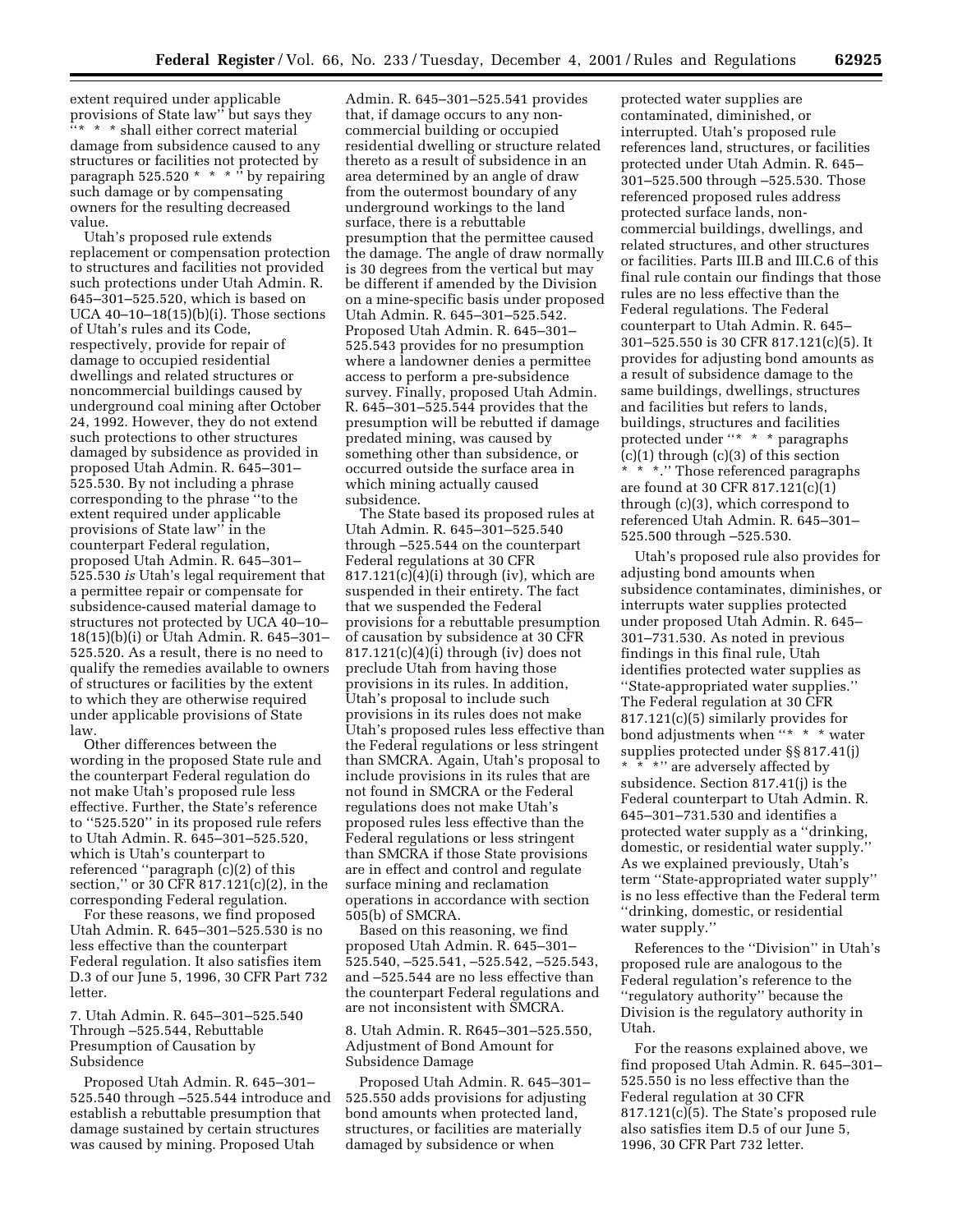9. Utah Admin. R. 645–301–728.340 and record number UT–1094), ''State-728.350, Probable Hydrologic Consequences (PHC) Determination

Proposed Utah Admin. R. 645–301– 728.350 requires probable hydrologic consequences determinations to find whether underground coal mining and reclamation activities conducted after October 24, 1992, will adversely affect State-appropriated water that exists in the proposed permit or adjacent areas at the time a permit application is submitted, and that is used for legitimate purposes in those areas.

The proposed rule differs from the Federal counterpart regulation at 30 CFR  $784.14(e)(3)(iv)$  in Utah's use of the term ''State-appropriated water,'' reference to use of that water for ''legitimate purposes,'' and reference to ''underground coal mining and reclamation activities.'' Utah hydrology rules at Utah Admin. R. 645–301–700 establish requirements for information that must be included in applications for surface *and* underground coal mining. Because proposed Utah Admin. R. 645–301–728.350 pertains to a finding that must be included in PHC determinations specific to underground mines, the reference to ''underground coal mining and reclamation activities'' clearly identifies it as such. Similarly, adding a semi-colon at the end of the preceding subsection at Utah Admin. R. 645–301–728.340 and the word ''OR'' following it distinguishes proposed Utah Admin. R. 645–301–728.350 from subsection –728.340 as a finding that must be made for underground coal mining and reclamation activities as opposed to surface coal mining and reclamation activities. Utah's term ''underground coal mining and reclamation activities'' includes a reference to ''coal mining and reclamation activities'' as both are defined at Utah Admin. R. 645–100– 200. The former term is the State's counterpart to the ''underground mining activities'' referred to in the counterpart Federal regulations at 30 CFR 784.14(e)(3)(iv), which are defined at 30 CFR 701.5.

The term ''State-appropriated water'' and reference to use of that water for ''legitimate purposes'' in proposed Utah Admin. R. 645–301–728.350 are not inconsistent with the Federal regulations. As noted in previous findings for this amendment, Utah's statutory provision for water replacement at Utah Code Annotated (UCA) 40–10–18(15)(c) is based on the term ''State-appropriated water.'' As used in this proposed rule and UCA 40–  $10-18(15)(c)$  and clarified by Utah in its January 29, 1997, letter (administrative

appropriated water'' provides broader water replacement protection than is provided under the corresponding term ''drinking, domestic, or residential water supply'' used in the Federal regulation for PHC findings at § 784.14(e)(3)(iv) and protected under section 720(a)(2) of SMCRA. Utah's proposed qualification that the water in existence at the time a permit application is submitted be used for ''legitimate purposes'' refers back to its term ''State-appropriated water.'' To paraphrase Utah's clarification about the term ''State-appropriated water'' in its January 29, 1997, letter, the only *legitimate* use of water in Utah is the use of water appropriated by the State. Moreover, the criterion for legitimate water use proposed at Utah Admin. R. 645–301–728.350 for underground mining is consistent with the requirement that PHC determinations include findings on the impacts of surface coal mining and reclamation activities on the source(s) of water used for domestic, agricultural, industrial, or *other legitimate purpose* at Utah Admin. R. 645–301–728–340 and counterpart 30 CFR 780.21(f)(3)(iii) (emphasis added).

Based on the reasons explained above, proposed Utah Admin. R. 645–301– 728.350 and the proposed revision to Utah Admin. R. 645–301–728.340 are not inconsistent with, and are no less effective than, the Federal regulation at 30 CFR 784.14(e)(3)(iv). The proposed rules also satisfy item C.1 of our June 5, 1996, 30 CFR part 732 letter.

10. Utah Admin. R. R645–301–731.530, Hydrology: Operation Plan: State-Appropriated Water Supply

Proposed Utah Admin. R. 645–301– 731.530 requires a permittee to replace any State-appropriated water supply that is contaminated, diminished, or interrupted by underground coal mining and reclamation activities conducted after October 24, 1992, if the affected water supply existed before the Division received the permit application for the activities causing the adverse effects. It also requires use of baseline hydrologic and geologic information required in Utah Admin. R. 645–301–700 to determine mining impacts on the water supply. Utah's proposed rule differs from the counterpart Federal regulation at 30 CFR 817.41(j) in its use of the terms ''State-appropriated water supply,'' ''underground coal mining and reclamation activities,'' and ''Division'' and by referring to Utah Admin. R. 645– 301–700. The corresponding terms in the Federal regulation are ''drinking, domestic or residential water supply,'' ''underground mining activities,'' and

''regulatory authority.'' Also, the Federal regulation refers to baseline hydrologic information required in 30 CFR 780.21 and 784.14 and geologic information required in sections 780.21 and 784.22.

In Part IV.A of this final rule, we describe in detail commenters' concern for the scope of Utah's proposed water replacement rules and their suggestion for expanding the State's water replacement provisions (administrative record number UT–1112). As we explained above and in previous findings in this final rule, the State's proposed definition of ''Stateappropriated water supply'' at Utah Admin. R. 645–100–200 includes those water supplies included under the Federal definition of ''drinking, domestic or residential water supply'' at 30 CFR 701.5. Utah explained in its January 29, 1997, clarification that its term includes other water supplies such as wells and springs that supply water for agricultural, commercial or industrial needs. Therefore, the scope of water supply replacement under Utah's proposed rule is potentially broader than that provided under the Federal definition of ''replacement of water supply'' by virtue of the State's use of its defined terms ''State-appropriated water supplies'' and ''replacement of water supply'' in describing those water supplies subject to replacement if contaminated, diminished, or interrupted by underground coal mining and reclamation activities.

Utah's original (March 20, 1998) submittal of this amendment required prompt replacement of water adversely affected by ''underground mining activities.'' While that term appears to be identical to that in the counterpart Federal regulation, it is undefined in Utah's rules and statute. In telephone conversations on April 29 and May 11, 1998, we advised Utah that use of its defined term ''underground coal mining and reclamation activities'' would be more appropriate (administrative record numbers UT–1111 and UT–1113, respectively). The State responded with a letter dated May 13, 1998 (administrative record number UT– 1115), in which it agreed to change ''underground mining activities'' to ''underground coal mining and reclamation activities'' through formal rulemaking. Utah promulgated the corrected rule that includes the term ''underground coal mining and reclamation activities'' on September 30, 1998 (DAR file number 21334), which is among those we are approving in this final rule. As defined at Utah Admin. R. 645–100–200, ''underground coal mining and reclamation activities'' is the State's counterpart to the Federal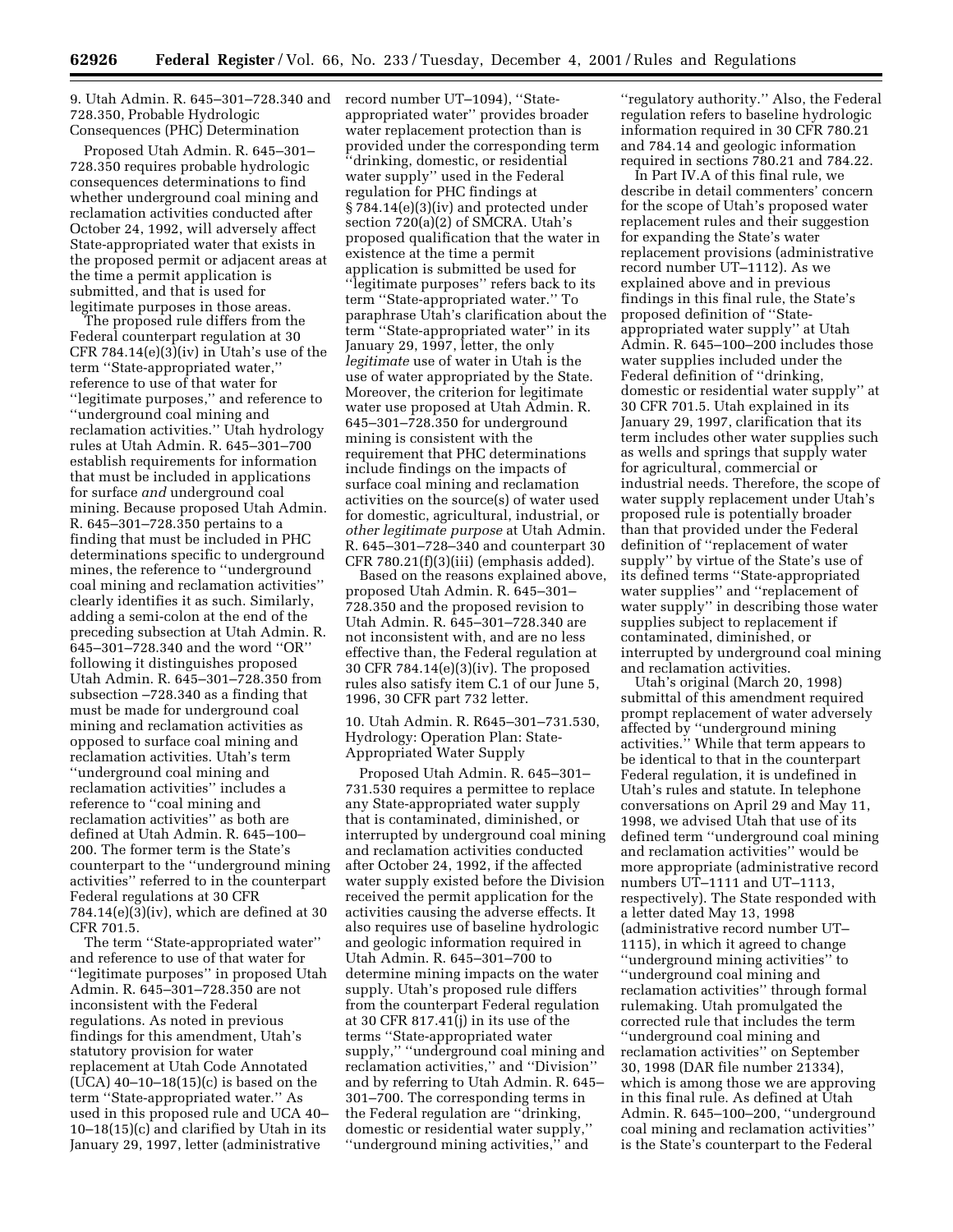term ''underground mining activities'' as defined at 30 CFR 701.5.

As noted previously, the Division is the regulatory authority in Utah.

Based on the reasons explained above, we find proposed Utah Admin. R. 645– 301–731.530 is no less effective than the counterpart Federal regulation. It also satisfies item D.1 of our June 5, 1996, 30 CFR part 732 letter.

#### **IV. Summary and Disposition of Comments**

Following are summaries of all written comments on the proposed amendment that we received and our responses to those comments.

#### *A. Public Comments*

We asked for public comments on the proposed amendment as originally submitted (administrative record number UT–1106) and as revised in Utah's October 31, 2000, letter (administrative record number UT– 1156). We received six comment letters, two of which attached comments from four water user groups.

The Utah Mining Association (UMA) responded in a May 5, 1998, letter, by expressing its support for the proposed amendment and urging us to approve it (administrative record number UT– 1114). UMA noted that it was actively involved in developing the State legislation that enabled the rule changes. It explained how it worked with the State Engineer to ensure protection of water rights throughout the legislative process and with water users in Utah's coal regions to develop legislative language.

We also received comments submitted by two law firms on behalf of a special service district, a water conservancy district, an irrigation company, and a water users association (hereafter, collectively the ''water users'') (administrative record number UT– 1112). These commenters represent water users in a predominant coal mining region of Utah. The remaining discussions under Part IV.A of this final rule describe the water users' comments and our responses.

A number of water user comments proposed changes to rules that are not the subject of amendment UT–037–FOR. Those comments addressed alternative water source information for surface coal mining and reclamation activities, PHC findings and requirements concerning acid- or toxic-forming materials, discharges into underground mines, and gravity discharges. While these comments pertain to water-related issues, we find that the rules and changes they suggested do not apply to this rulemaking. However, we

forwarded these comments to the State for its consideration.

1. Replacement of Water Supply; State-Appropriated Water Supply; and Water Supply

One comment described Utah's proposed definition of ''replacement of water supply'' at Utah Admin. R. 645– 100–200 as applicable only to surface mining operations. The comment based this conclusion on Utah's reference to State-appropriated water supplies adversely affected by ''coal mining and reclamation operations.'' It assumed that this term in Utah Admin. R. 645–100– 200 is less inclusive than the term ''coal mining operations'' in the Federal definition of ''replacement of water supply'' at 30 CFR 701.5.

As defined at Utah Admin. R. 645– 100–200, ''coal mining and reclamation operations'' includes activities conducted on the surface of lands in connection with a surface coal mine and surface coal mining and reclamation operations, as well as surface impacts incident to an underground coal mine. The phrase ''surface impacts incident to an underground coal mine,'' also is defined at Utah Admin. R. 645–100–200 and means all operations involved in or related to underground coal mining and reclamation activities. It includes activities conducted on the land surface, that alter or disturb the land surface, or that disturb the surface, air, or water resources of the area.

The Federal counterpart to Utah's term ''coal mining and reclamation operations'' is ''surface coal mining operations'' and is defined at section 701(28) of SMCRA. ''Surface coal mining operations'' includes the scope of activities included in the term ''coal mining operations'' as defined at 30 CFR 705.5 and 706.3, and included in the Federal definition of ''replacement of water supply.'' It also includes activities conducted on the surface of lands in connection with a surface coal mine as well as to surface operations and surface impacts incident to an underground coal mine. Also, as we explained in our finding at Part III.C.3. of this final rule, Utah clarified in its October 31, 2000, letter (administrative record number UT–1145) that its proposed definition of ''replacement of water supply'' provides for the replacement of water supplies adversely affected by ''coal mining and reclamation operations.'' The latter term is defined in Utah's rules to include surface and underground mining. For these reasons, we found Utah's definition of ''replacement of water supply'' to be no less effective than the Federal counterpart definition at 30 CFR 701.5.

Other comments suggested removing the word ''supply'' from Utah's definitions of ''replacement of water supply'' and ''State-appropriated water supply,'' and from references to water supply throughout Utah's proposed amendment. In some cases, comments suggested replacing the word ''supply'' or ''supplies'' with ''source'' or ''sources'' or to add the term ''water sources.'' While the preamble to the final rule approving the Federal definition of ''replacement of water supply'' indicates that circumstances could require replacement of a water source (*See* 60 FR 16722, 16733, March 31, 1995), sections 717(b) and 720(a)(2) of SMCRA and the Federal regulations use the terms ''supply'' and ''supplies.'' The standard we use for review of Utah's program is that it must be no less effective than the Federal regulations and no less stringent than SMCRA. We cannot require Utah's provisions to be more stringent than SMCRA or more effective than the Federal regulations. Utah's use of the terms ''supply'' and ''supplies'' in its proposed rules is consistent with use of those terms in SMCRA and the Federal regulations. We therefore find the State's proposed rules are no less stringent than SMCRA and no less effective than the counterpart Federal regulations without the suggested changes.

Another comment suggested replacing the term ''water supply owner'' in Utah's proposed definition of ''replacement of water supply'' with ''water rights holder.'' Utah's use of the term ''water supply owner'' is consistent with use of the identical term in the counterpart Federal definition of ''replacement of water supply'' at 30 CFR 701.5. The State's proposed definition therefore is no less effective than the counterpart Federal definition in this regard as well without the suggested change.

One comment also maintained that UCA 40–10–18 is not limited to water ''supply'' but pertains to all Stateappropriated water. It also stressed that many water rights in Utah pre-date statehood and thus are not State-created, but are recognized by Utah law. Sections of the State's rules to which this comment applied include: Utah Admin. R. 645–100–200, definitions; 645–301–525.120 and 525.130, presubsidence survey; 645–301–525.400 and 525.480, subsidence control plan contents; 645–301–525.550, adjustment of bond amount for subsidence damage; 645–301–728.350, PHC determinations for underground coal mining and reclamation activities; and 645–301– 731.530, replacement of Stateappropriated water supply.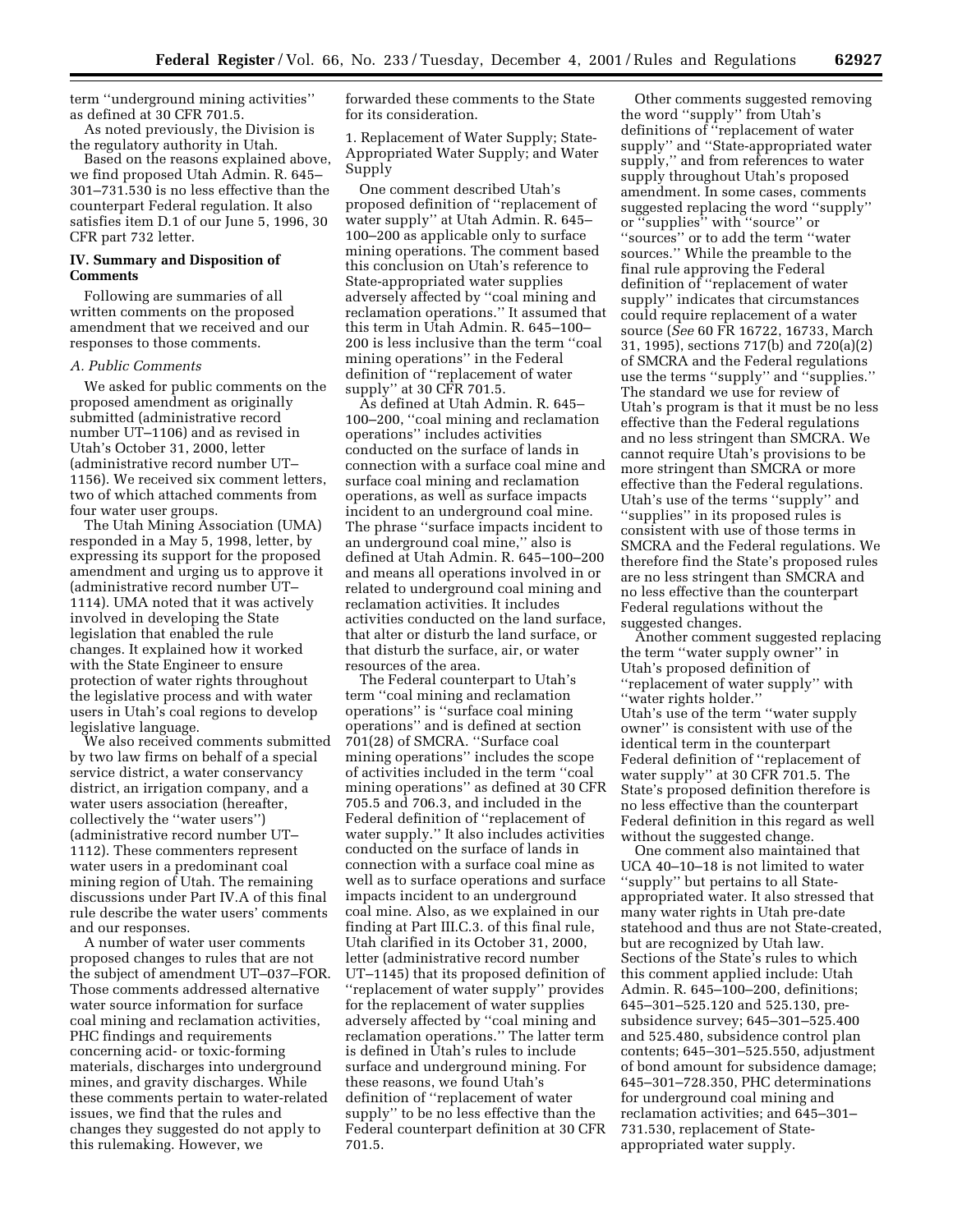In our October 1, 1998, letter to Utah (administrative record number UT– 1125), we asked the State to further clarify its interpretation of the term ''State-appropriated water'' to address the question of whether there are legal uses of water in Utah that fall outside the scope of ''State-appropriated water.'' We also asked Utah to clarify its interpretation of the proposed definition of ''State-appropriated water supply'' to address the assertion that legal water rights exist in the State that are recognized by Utah law but are not created by the State.

Utah responded to our request for clarification in a letter dated October 31, 2000 (administrative record number UT–1145). In its response, Utah said it has a process under Utah Code Annotated Section 73–5–13 [which it included in its letter] to recognize water claims established by diversion (''diligence rights'') before the State Engineer's office was established and before Utah became a State. Utah's response concluded that ''Stateappropriated water'' therefore includes territorial water rights. UCA 73–5–13 is entitled, ''Claim to surface or underground water not otherwise represented—Information required— Corrections—Filing—Investigation— Publication—Judicial action to determine validity—Rules.'' Subsection (1)(a) provides that:

All claimants to the right to the use of water, including both surface and underground, whose rights are not represented by certificates of appropriation issued by the state engineer, by applications filed with the state engineer, by court decrees, or by notice of claim filed pursuant to law, shall submit the claim to the state engineer.

Subsection (2) describes the information that each claim must include, and subsection (4) requires that:

Upon submission by a claimant of a claim that is acceptably complete under Subsection (2) and the deposit of money by a claimant with the state engineer sufficient to pay the expenses of conducting a field investigation and publishing a notice of the claim, the state engineer shall (i) file the claim; (ii) endorse the date of its receipt; (iii) assign the claim a water right number; and (iv) publish a notice of the claim following the same procedures as provided in Section 73–3–6.

Subsection (4)(c) provides that ''The acceptance of any claim filed under this section by the state engineer may not be considered to be an adjudication by the state engineer of the validity of the claimed water right.'' At the same time, however, the report of the State Engineer's investigation of the claim is "\* \* \* admissible in any administrative or judicial proceeding on the validity of

the claim \* \* \* '' under subsection (5)(b)(ii).

Our finding at Part III.C.2. of this final rule describes Utah's clarification of its term ''State-appropriated water'' at UCA 40–10–18(15)(c). We found the definition of this term to be no less effective than the counterpart Federal term ''drinking, domestic, or residential water supply.'' That Federal term is based on the wording of section 720(a)(2) of SMCRA as amended by EPAct and requires replacement of water supplies adversely affected by underground mining coal mining operations. Our findings at Parts III.C.2, 3, 4, 5, 9 and 10 of this final rule also explain why we find Utah's definitions and rules as proposed with the terms water ''supply'' or ''supplies'' to be no less effective than the Federal regulations. As we further explained at Part III.C.2 of this final rule, and is found at UCA 40–10–29(1), this provision supplements, but does not otherwise affect in any way, anyone's right to protect or enforce his or her interest in water resources affected by a coal mining operation.

In addition, Utah's rules contain other provisions to ensure protection of surface and ground water beyond the protections afforded by this amendment. Utah Admin. R. 645–301–728 addresses determinations of the probable hydrologic consequences of mining on surface and groundwater in proposed permit and adjacent areas. As required by Utah Admin. R. 645–301–729, for each permit application, the State develops a cumulative hydrologic impact assessment (CHIAs) of probable impacts of mining and reclamation on surface and ground water systems in the cumulative impact area. A CHIA also determines if proposed mining and reclamation is designed to prevent material damage to the hydrologic balance outside the permit area. Performance standards at Utah Admin. R. 645–301–750 *et seq.* require all coal mining and reclamation operations to be conducted to minimize disturbance to the hydrologic balance in the permit and adjacent areas. They also require those operations to prevent material damage to the hydrologic balance outside the permit area and to support approved postmining land uses.

One comment suggested rewording Utah's definition of ''replacement of water supply'' to require payment of actual delivery costs instead of costs in excess of customary and reasonable delivery costs for premining water supplies. As proposed in Utah's definition, such payment pertains to operation and maintenance costs in excess of customary and reasonable

costs of premining water supply delivery. We considered payment of costs in the preamble to the final rule approving the Federal definition of ''replacement of water supply'' at 30 CFR 701.5 (60 FR 16722, 16726, March 31, 1995). In that discussion, we noted that payment of costs for replacement water supply operation and maintenance in excess of premining costs would ensure a water supply user or owner is made whole upon installation of the replacement supply by not passing-on to the user any additional costs beyond those that were customary and reasonable for the premining supply. The final Federal definition provides for payment of costs in excess of customary and reasonable delivery costs for premining supplies. Utah's proposed definition is no less effective than the Federal definition because it contains the same provision for payment of costs without the change suggested in the comment. As explained previously, the standard we use for review of Utah's program is that it must be no less effective than the Federal regulations and no less stringent than SMCRA. We cannot require Utah's provisions to be more stringent than SMCRA or more effective than the Federal regulations.

In another comment, water users suggested removing paragraph (b) from Utah's proposed definition of ''replacement of water supply'' at Utah Admin. R. 645–100–200. Paragraph (b) provides that demonstrating that a suitable alternative water source is available and could feasibly be developed will satisfy replacement requirements if the affected supply was not needed for the existing land use when it was lost, contaminated, or diminished, and if it is not needed to achieve the post mine land use. If this approach is selected, written concurrence from the supply owner must be obtained. The commenter maintained that no statutory provision excuses a permittee from the requirement to replace adversely affected State-appropriated water.

We considered similar comments in our preamble discussion of the Federal definition of ''replacement of water supply'' in the March 31, 1995, final rule (*Id*., at 16727). We adopted the Federal definition, including the alternative water source demonstration, to give the water supply owner the option of foregoing installation of a delivery system in circumstances in which the system was not wanted or needed. We reasoned that the provision still would require all coal mining operations to be conducted to ensure water sources remain to support existing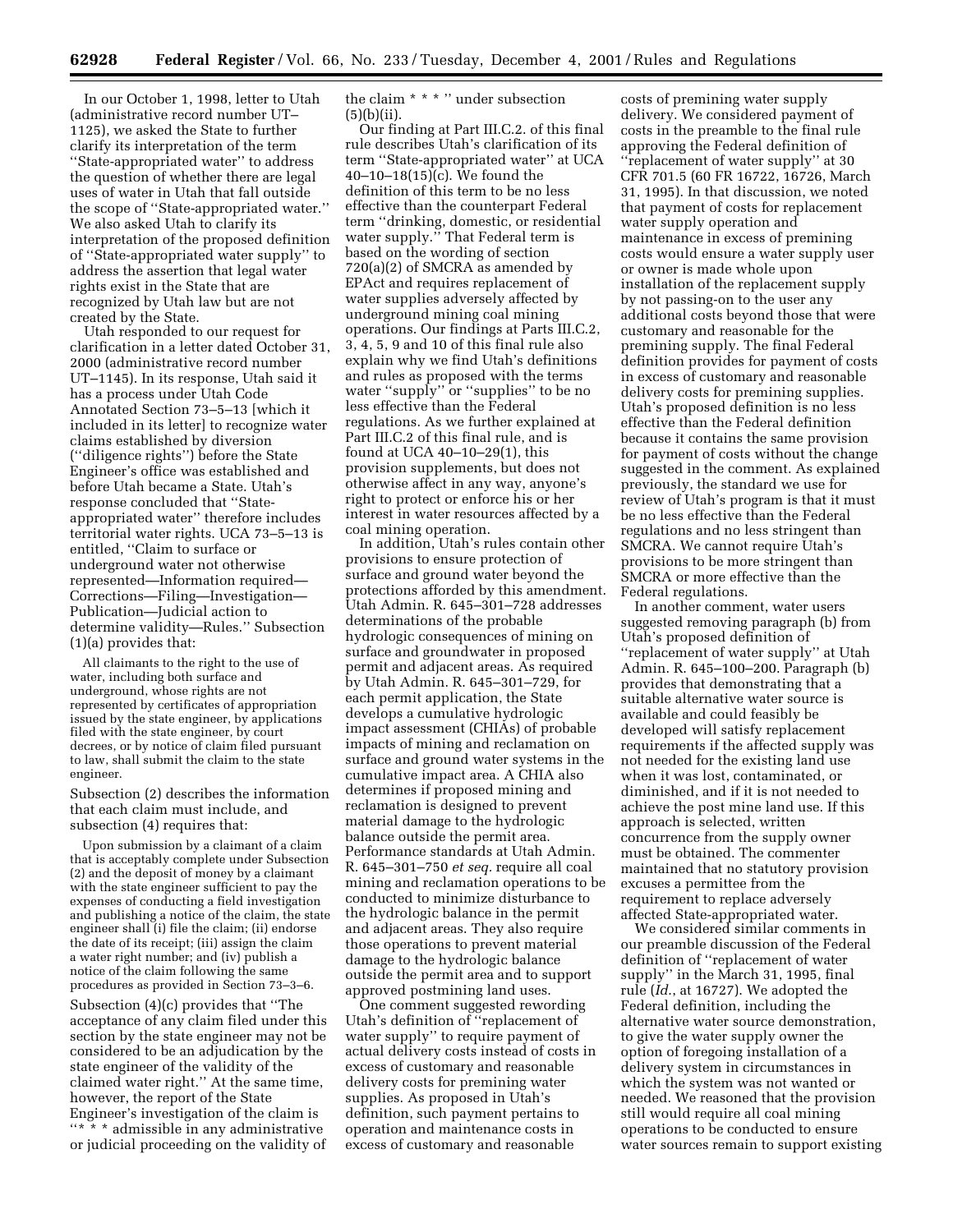and proposed land use by requiring the permittee to demonstrate water availability equal to premining quality and quantity. Only a water delivery system that would not be used for the postmining land use, and that was not needed for the premining land use, may be waived. We concluded that this provision ensures compliance with EPAct and section 717 of SMCRA in all essential respects, while avoiding unneeded expense. The same reasoning applies to Utah's proposed definition of ''replacement of water supply.'' Based on this reasoning, we believe Utah's proposed definition is no less effective than the counterpart Federal definition at 30 CFR 701.5 without the suggested change. Further, we cannot require Utah's provisions to be more stringent than SMCRA or more effective than the Federal regulations.

## 2. Suggested Additional Definitions and Rebuttable Presumptions

Four comments submitted by water users suggested that Utah should define a number of terms and create additional rebuttable presumptions to provide more protection to water rights holders. The terms included: ''Promptly,'' as used to describe replacement of Stateappropriated water at UCA 40–10– 18(15)(c) and proposed Utah Admin. R. 645–301–731.530; and ''contamination of water,'' ''diminution of water,'' and ''interruption of water'' as used to describe water subject to replacement at UCA  $40-10-18(15)$ (c) and included in several rules in this amendment. The comments also suggested that these additional definitions should include rebuttable presumptions of contamination, diminution, and interruption, respectively.

The Federal counterpart to UCA 40– 10–18(15(c) is section 720(a)(2) of SMCRA, as amended by EPAct. SMCRA does not define the terms ''promptly,'' ''contamination of water,'' ''diminution of water,'' or ''interruption of water'' as used in that section. We previously found UCA 40–10–18(15)(c) to be no less stringent than 720(a)(2) of SMCRA and approved it on that basis (62 FR 41845, August 4, 1997). In our discussion of comments in the preamble to the March 31, 1995, final rule, however, we decided that providing guidance on the issue of timing water supply replacement would promote consistent implementation of replacement requirements (*Id.,* at 16727). Guidance on ''prompt'' replacement, in particular, is provided in that discussion, and we intend it to help regulatory authorities decide if water supplies have been ''promptly'' replaced. We explained in our finding at Part III.C.3 of this final rule that we found Utah's definition of ''replacement of water supply'' to be no less effective than the counterpart Federal definition at 30 CFR 701.5 as proposed by the State.

SMCRA and the Federal regulations do not require presumptions of water contamination, diminution, or interruption. In the preamble to the final rule approving the Federal regulation at 30 CFR 817.121(c)(4) that established the rebuttable presumption that subsidence damaged noncommercial buildings, dwellings, and related structures, we considered comments suggesting a presumption of subsidence causation for damage to water supplies (*Id*., at 16741; **Note:** This pre-dated our suspension of 30 CFR 817.121(c)(4)(i) through (iv) on December 22, 1999). We did not establish a presumption for water supply damage because we believe determining the cause(s) of water supply damage does not lend itself to such a presumption. We based our conclusion, in part, on our belief that determining the cause of damage to a water supply from springs and wells can be much more complex than determining the cause of damage to surface lands and structures because the cause(s) of water supply damage can involve a potentially greater variety of geological and hydrological formations and dynamics. At the same time, we also concluded that a water supply owner's ability to have an adversely affected water supply replaced will not be inhibited by the absence of a presumption that subsidence damaged the supply. In Utah's case, if the Division ultimately proves that a water supply has been adversely affected by an underground mining operation, the permittee must promptly replace the affected supply. Consequently, we believe Utah's definition of ''replacement of water supply'' is no less effective than the counterpart Federal definition without the suggested presumptions.

#### 3. Pre-Subsidence Survey

In another comment, water users suggested adding a sentence concerning map requirements in pre-subsidence surveys to the end of the proposed paragraph at Utah Admin. R. 645–301– 525.110. The suggestion would require permittees to file such maps with the State Engineer, the local conservancy district, the largest water right holder in the drainage, and the County office(s) where the permit area is located in addition to including it in the permit application. In Part III.C.4 of this final rule, we found Utah Admin. R. 645– 301–525.110 is no less effective than the counterpart Federal regulation at 30 CFR 784.20(a)(1) without the provision for map submittal with a permit application as suggested by the comment. This comment would add requirements to Utah's proposed rule that go beyond the scope of the counterpart Federal regulation. As explained previously, we cannot require Utah's rules to be more effective than the Federal regulations.

In addition, however, existing State rules already require maps to be available to the public in their requirements for public participation and notice. Utah Admin. R. 645–300– 121 provides for public notice of the Division's receipt of an application (including maps) in local newspapers, for making the application available for public inspection and copying at county courthouses, and notifying local governmental agencies, including planning agencies, water treatment authorities and water companies where they can inspect the complete application. Utah Admin. R. 645–300– 122 provides for public comments and objections related to a permit application. Utah Admin. R. 645–300– 123 provides for informal public conferences about permit applications. All permit applications (including maps) on file with the Division will be made available for public inspection and copying at reasonable times as provided by Utah Admin. R. 645–300– 124.

Another comment suggested adding a statement to proposed Utah Admin. R. 645–301–525.130 requiring the [permit] applicant to consult water rights holder(s), land owner(s), and the State Engineer to determine that all springs and water sources have been properly identified, monitored, and addressed in the pre-subsidence survey. Utah's approved regulatory requirements for public participation and notice are described in the preceding paragraph's response to a similar comment. Further, the State's rules at Utah Admin. R. 645– 301–700 *et seq.* require permit applications to include descriptions of existing hydrologic resources, including baseline information about surface and groundwater. We believe Utah Admin. R. 645–301–525.130 is not inconsistent with SMCRA and the Federal regulations as the State proposed it without the suggested additional statement.

#### 4. Subsidence Control

Two water user comments suggested removing the phrase ''and economically'' from Utah Admin. R. 645–301–525.311 and –525.312, which require measures to respectively prevent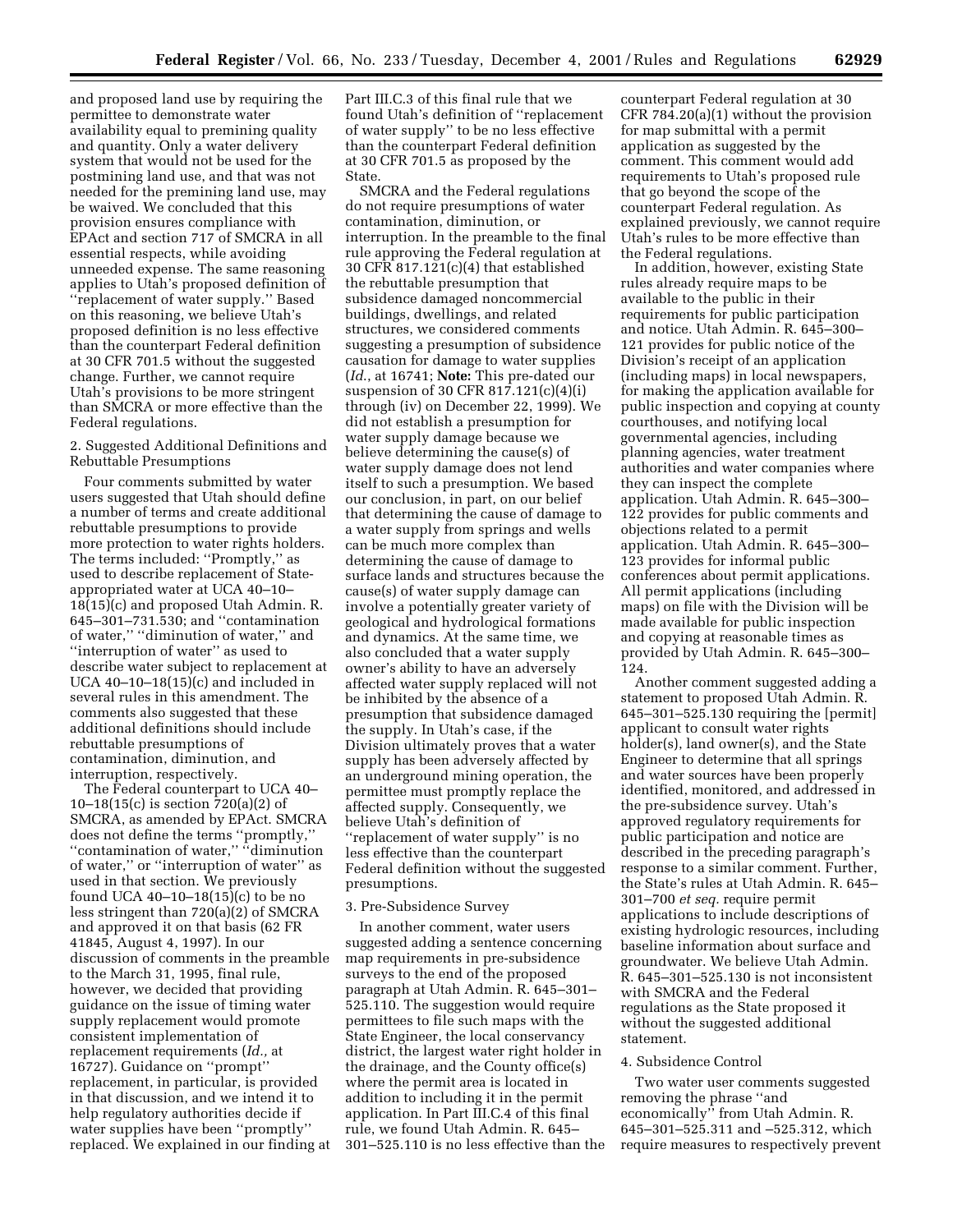and minimize material damage to protected structures caused by subsidence to the extent technologically and economically feasible. We considered economic feasibility in our discussion of comments in the March 31, 1995, final rule adopting the Federal subsidence control regulations (*Id.,* at 16734). Recognizing that some material damage to protected structures from subsidence is possible, we required that such damage must be repaired. At the same time, we did not intend to discourage use of planned and controlled subsidence mining methods or to require underground mining methods not normally associated with such operations. We did, however, intend to require reasonable measures to be taken on the surface to protect occupied residential dwellings and related structures and non-commercial buildings from material damage. In that context, we reasoned that, by requiring measures to minimize subsidence damage to non-commercial buildings and occupied residential dwellings and related structures only when technologically and economically feasible, we mitigated any potential for unreasonably expensive minimization measures by providing that the requirement does not apply if the permittee demonstrates that minimization would cost more than repair. The same rationale applies to Utah Admin. R. 645–301–525.300 through –525.313. We believe the proposed rule is no less effective than the counterpart Federal regulations without the suggested change.

One water user comment suggested adding a new provision at Utah Admin. R. 645–301–525.312.3. The suggested provision would require written consent of all holders of State-appropriated water with a source in, adjacent to, or down drainage from the permit area as a second prerequisite for waiving measures to minimize material damage to protected structures to the extent technologically and economically feasible. We cannot require Utah to make this suggested change because it goes beyond the scope of the State's proposed rules and the Federal regulations by requiring water holders' consent in connection with the potentially unrelated issue of structural damage.

#### 5. Subsidence Control Plan Contents

One comment suggested changes to proposed Utah Admin. R. 645–301– 525.400 that would add requirements for concurrence by the State Engineer on the results of pre-subsidence surveys and with determinations by the Division that structures, renewable resource

lands, or water supplies will be adversely affected by subsidence. The same comment suggested replacing references to water ''supplies'' with water "sources." We previously explained in this final rule that Utah's use of the terms water ''supply'' or ''supplies'' is consistent with use of the same terms in the Federal regulations and SMCRA. We also previously explained that we cannot require Utah to include provisions in its rules that are more stringent than SMCRA or more effective than the counterpart Federal regulations. Additionally, in its January 29, 1997, clarification for statutory amendment UT–035–FOR (administrative record number UT– 1094) Utah recognized the State Engineer's existing authority under State water law. For these reasons, we believe Utah Admin. R. 645–301– 525.400 is no less effective than the Federal counterpart regulation at 30 CFR 784.20(b) without the suggested change.

One water user comment suggested adding a statement at the end of proposed Utah Admin. R. 645–301– 525.420 that would require a separate plan, as part of the subsidence control plan, to replace any State-appropriated water that could be adversely affected by subsidence. Neither SMCRA nor the Federal regulations require a separate plan for this purpose so we cannot require Utah's rules to do so. Moreover, upon approval of this amendment, Utah will have measures in place to begin corrective action when water is adversely affected. They include: the second part of Utah Admin. R. 645– 301–525.420, which refers to measures described in Utah Admin. R. 645–301– 525.440, –525.450, and –525.470 that will be taken, when applicable, to correct subsidence-related material damage; and Utah Admin. R. 645–301– 731.530, which requires replacement of certain adversely affected water supplies, using the baseline hydrologic and geologic information required in Utah Admin. R. 645–301–700 to determine the impact(s) of mining on water supplies. We believe Utah Admin. R. 645–301–525.420 is no less effective than counterpart 30 CFR 784.20(b)(2) without requiring a ''plan within a plan'' to replace water adversely affected by subsidence.

#### 6. Repair of Damage to Surface Lands

In another comment, water users suggested removing the phrase ''technologically and economically feasible'' from proposed Utah Admin. R. 645–301–525.510, which concerns repair of damage to surface lands. The same reasoning we described in our

response to water users' comments under the *Subsidence Control* topic in Part IV.A.4 above applies to this comment as well. We believe Utah's proposed rule has the same meaning as the counterpart Federal regulation without the suggested change.

#### 7. Adjustment of Bond Amount for Subsidence Damage

In one comment, water users suggested changes to Utah Admin. R. 645–301–525.550, which provides for adjusting bond amounts for subsidence damage. The suggested changes would replace the term water ''supply'' with water ''source,'' remove the reference to Utah Admin. R. 645–301–731.530, and require the permittee to pay the water right holder for all damages caused by adverse effects on water or a water source if replacement does not occur within 30 days after the water or source is materially damaged. Our responses to other comments above concerning the term ''water supply'' explained that Utah's use of that term in its rules is consistent with the wording of the Federal regulations and SMCRA.

With respect to removing the reference to Utah Admin. R. 645–301– 731.530, that rule is Utah's performance standard for water replacement. As referenced, it identifies those protected water supplies subject to replacement if adversely affected by subsidence. Such adverse effects invoke the requirement in proposed Utah Admin. R. 645–301– 525.550 to adjust bond amounts sufficient to ensure replacement of water supplies if, and until, they are to be replaced. Removing the reference would render Utah Admin. R. 645–301– 525.550 less effective than the counterpart Federal regulation at 30 CFR 817.121(c)(5), which similarly references the Federal performance standard for water replacement at 30 CFR 817.41(j).

The comment's suggestion to require payment of damages if replacement does not occur within 30 days after water is adversely affected is beyond the scope of payment of operation and maintenance costs provided under the State and Federal definitions of ''replacement of water supply.'' At the same time, however, we note that the citizen suit provisions of section 520(e) of SMCRA provide that nothing (in that section) shall restrict any right which any person may have under any statute or common law to seek enforcement of any of the provisions of SMCRA and the regulations or to seek any other relief. Utah's counterpart to section 520 of SMCRA is found at UCA 40–10–21(5).

Based on the explanations given above, we believe proposed Utah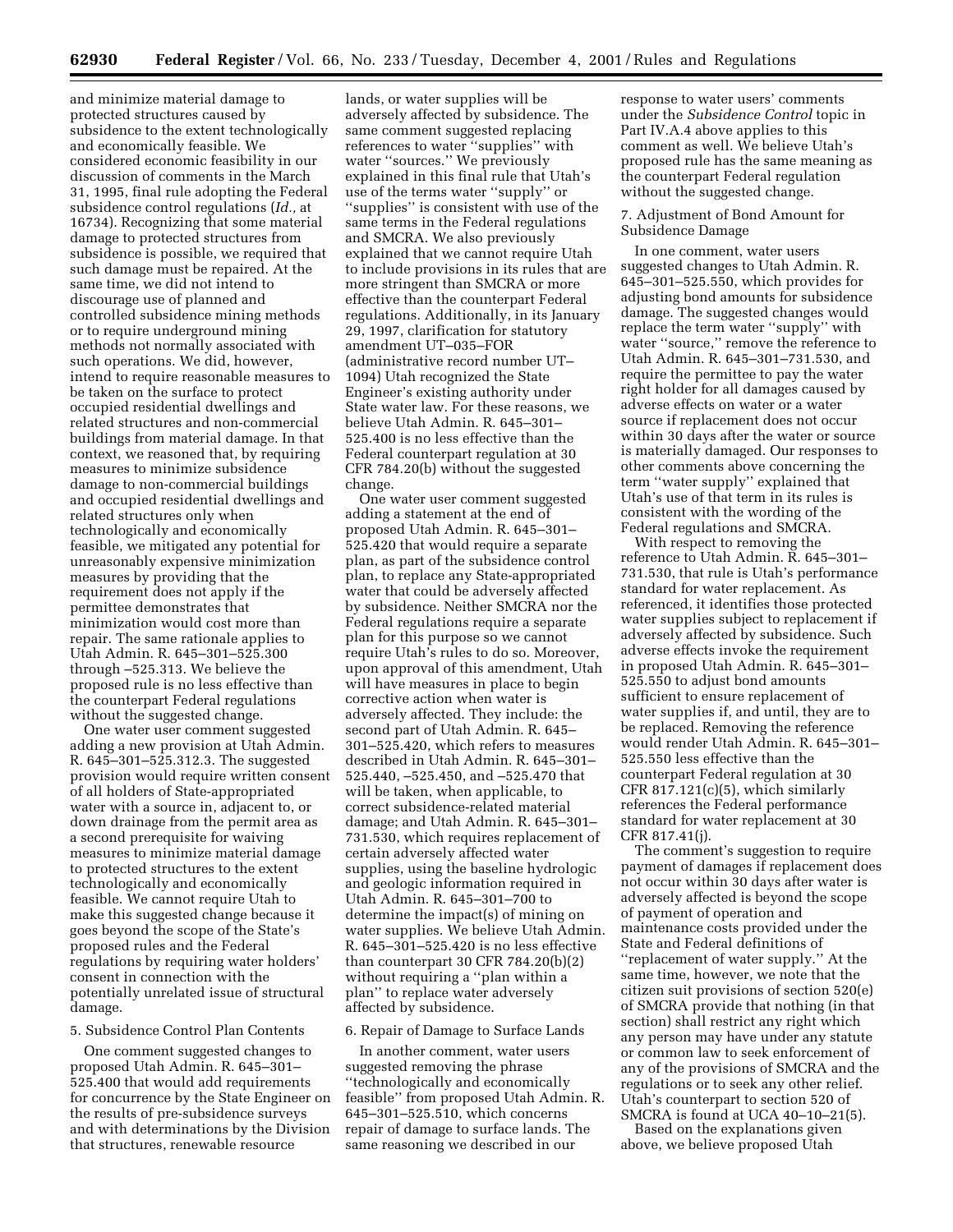Admin. R. 645–301–525.550 is no less effective than counterpart 30 CFR 817.121(c)(5) without the suggested changes.

8. Public Notice of Proposed Mining and PHC Determinations for Surface Mines

Two water user comments suggested significant changes to two sections of Utah's rules that the State made only minor changes to in this amendment. One comment suggested changing Utah Admin. R. 645–301–525.700, which provides for public notice of proposed mining. This amendment only proposes to recodify Utah Admin. R. 645–301– 525.700 in view of the new rules being added to the same subsection. The comment's suggested change would require a mine operator to mail written notification of proposed mining to all holders of State-appropriated water rights in or adjacent to the permit area at least one year prior to mining. That notification would identify where the operator's subsidence control and water replacement plans may be examined. This suggested change is beyond the scope of Utah's proposed rulemaking because it does not address Utah's proposed change. In addition, we explained previously in Part IV.A.3 of this final rule that Utah's rules already provide for public notice and review of permit applications. Those applications would include plans for subsidence control and water replacement. Utah Admin. R. 645–300–121 provides for public notice of the Division's receipt of an application in local newspapers, for making the application available for public inspection and copying at county courthouses, and notifying local governmental agencies, including planning agencies, water treatment authorities and water companies where they can inspect the complete application. Further, all permit applications on file with the Division will be made available for public inspection and copying at reasonable times as provided by Utah Admin. R. 645–300–124.

The other comment suggested changing Utah Admin. R. 645–301– 728.340, which addresses findings to be included in PHC determinations for surface coal mining and reclamation activities. Utah Admin. R. 645–301– 728.340 is revised in this amendment only by the addition of a semi-colon and the word ''OR'' at the end of the paragraph to distinguish it from the new PHC findings requirement being added for underground mining at Utah Admin. R. 645–301–728.350. The comment's suggested change would require PHC findings to determine whether *surface* mining and reclamation activities

conducted after October 24, 1992, would contaminate, diminish, or interrupt and underground or surface source of State-appropriated water (emphasis added). Also, it would delete the qualifying statement that such water be located within the permit or adjacent areas and be used for domestic, agricultural, industrial or other legitimate purpose. This comment does not address Utah's proposed change and is beyond the scope of the State's amendment. Nevertheless, we note that the suggested change to Utah Admin. R. 645–301–728.340 strives for consistency between that provision and the provision that follows at proposed Utah Admin. R. 645–301–728.350 for underground coal mining and reclamation activities. It is important to note that the underlying authority for proposed Utah Admin. R. 645–301– 728.350 is UCA 40–10–18(15)(c), which in turn is based on section 720(a)(2) of SMCRA. Those statutory provisions require replacement of water supplies adversely affected by *underground* coal mining operations and do not affect existing water replacement requirements applicable to *surface* mining in the Federal regulations or in Utah's rules.

Though both comments are beyond the scope of this amendment, we forwarded them to the State for its consideration.

9. PHC Determinations for Underground Mines

One comment suggested rewording Utah Admin. R. 645–301–728.350, which addresses findings to be included in PHC determinations for underground coal mining and reclamation activities. The comment would change the phrase "\* \* \* may result in contamination, diminution, and interruption \* \* \*, which describes adverse effects of underground mining, to read, ''may contaminate, diminish, and interrupt.'' It also suggested adding the term ''water sources'' after the term ''Stateappropriated water'' and removing the qualifying statement that water be used for legitimate purposes within the permit or adjacent areas.

As proposed with the phrase ''\* \* \* may result in contamination, diminution, or interruption \* \* \*,'' Utah Admin. R. 645–301–728.350 provides for PHC findings as to whether underground coal mining and reclamation activities may adversely affect State-appropriated water supplies directly or indirectly. The water users' suggested language potentially could limit PHC findings to findings only of direct adverse effects of underground mining and reclamation activities. That, in turn, would render Utah Admin. R. 645–301–728.350 potentially less effective than the counterpart Federal regulation at 30 CFR 784.14(e)(3)(iv).

Utah's qualifying statement  $``*$ and used for legitimate purposes'' \*\*\*'' at Utah Admin. R. 645–301– 728.350 describing existing water use is supported by a clarification the State provided for Utah Code amendment UT–035-FOR in its January 29, 1997, letter (administrative record number UT–1094). We discussed Utah's characterization of legitimate water use in the context of PHC findings at Utah Admin. R. 645–301–728.350 in our finding at Part III.C.9 of this final rule. Further, in the same finding, we explained how Utah's qualifying statement for legitimate use is consistent with the similar provision at Utah Admin. R. 645–301–728.340 for surface coal mining and reclamation activities. Additionally, our finding at Part III.C.2 of this final rule discusses Utah's clarification of the term ''Stateappropriated water,'' including its reference to legitimate water use. Our previous responses to other comments concerning the term ''water source'' in Part IV.A of this final rule explain that Utah's use of ''State-appropriated water'' in its rules is no less effective than the Federal regulations and is no less stringent than SMCRA.

In the same comment, water users also maintained that there is no basis for Utah Admin. R. 645–301–728.350 to qualify that water subject to the PHC finding must have been used in the permit or adjacent areas. We considered the scope of ''the permit and adjacent areas'' in our discussion of comments in the March 31, 1995, final rule adopting the counterpart Federal regulation at 30 CFR 784.14(e)(3)(iv) (*Id.,* at 16729). In that discussion, we explained that ''adjacent area'' includes all areas outside the permit area where resources, including wells or springs, could reasonably be expected to be adversely impacted by the proposed mining operation, including probable impacts from underground workings. The same rationale applies to the provisions of Utah Admin. R. 645–301–728.350.

We therefore conclude that Utah Admin. R. 645–301–728.350 is no less effective than the counterpart Federal regulation at 30 CFR 784.14 $(e)(3)(iv)$  as proposed with its reference to Stateappropriated water, its description of PHC findings of adverse effects, and its inclusion of the provision that existing water be used for legitimate purposes.

#### *B. Federal Agency Comments*

Under 30 CFR 732.17(h)(11)(i) and section 503(b) of SMCRA, we requested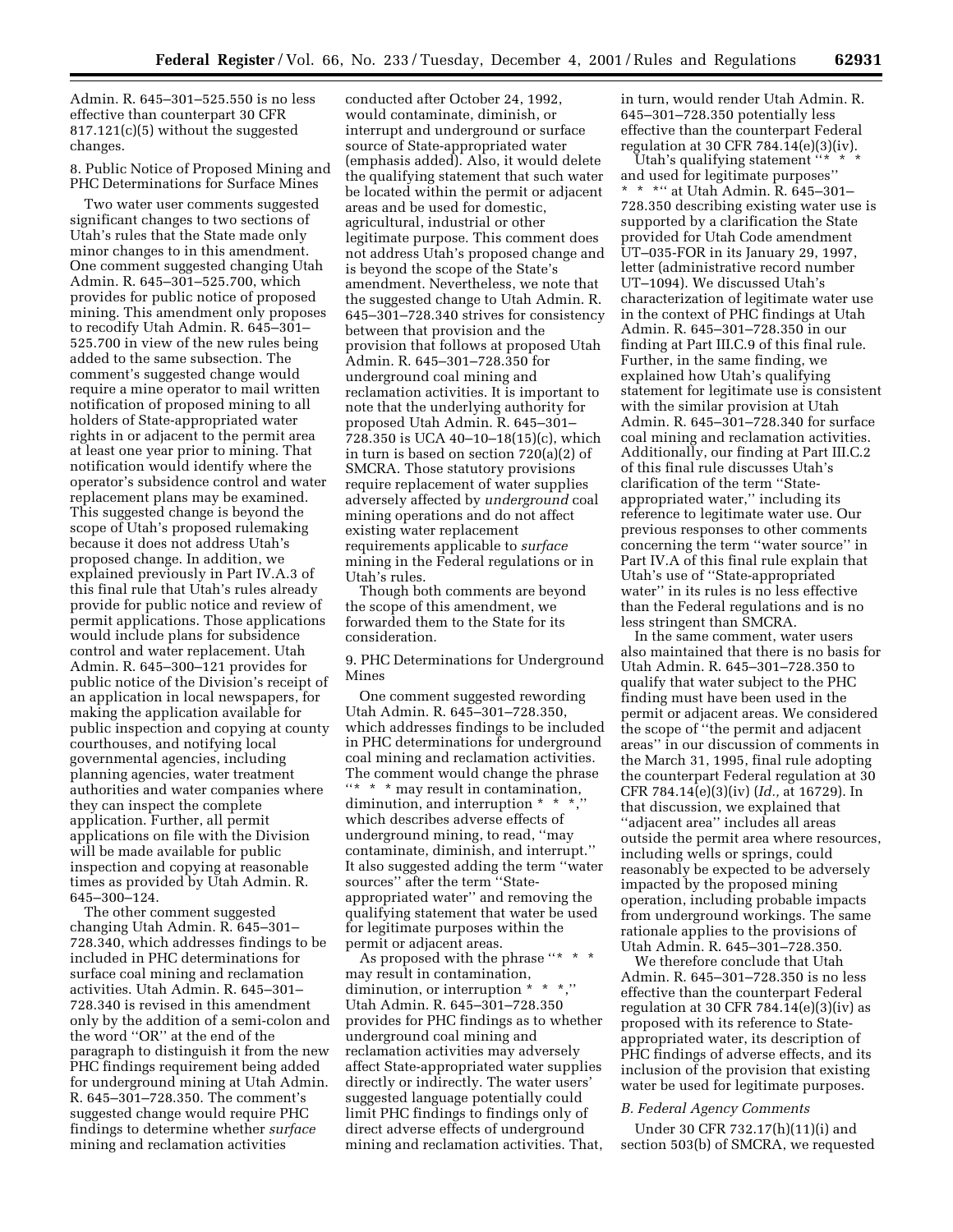comments on the proposed amendment from various Federal agencies with an actual or potential interest in the Utah program. We asked for comments on the amendment as Utah originally submitted it and as revised in the State's October 31, 2000, letter (administrative record numbers UT–1106 and UT–1156, respectively).

U.S. Department of the Interior, Fish and Wildlife Service (USFWS)

The Utah Field Office of USFWS responded to our request for comments on the original amendment in a letter dated April 21, 1998 (administrative record number UT–1110). USFWS supported the proposed amendment, noting how subsidence and water loss can impact hydrologic systems and wildlife that depend on them. Additionally, USFWS observed that the amendment appears to strengthen requirements for controlling and mitigating subsidence damage and determining and correcting water supply losses.

U.S. Department of Agriculture, Forest Service (USFS)

An office of the Manti-LaSal National Forest submitted comments on the original amendment on behalf of the USFS after the close of the first comment period (administrative record number UT–1116). Discussion of those comments and our responses follow.

#### 1. Replacement of Water Supply

One USFS comment proposed changes to Utah's definition of ''replacement of water supply'' at Utah Admin. R. 645–100–200. It suggested changing the last sentence of paragraph (a) of the definition to require agreement to a one-time payment of increased operation and maintenance costs by the landowner or surface management agency in addition to the permittee and the water supply owner. The comment also suggested adding another part to the definition to read:

If the water supply or portion of the water supply is needed for the land use in existence at the time of loss, contamination, or diminution, or postmining land use, replacement requirements must meet such needs and be agreed to by the land owner or land management agency.

Both parts of this comment addressed concerns of the landowner and surface management agency for perpetuating water sources needed to sustain land uses and ecosystems. We agree that involving the landowner or surface management agency in determining water replacement needs is a prudent approach to resource management. However, imposing that as a

requirement in Utah's rules is beyond the scope of the Federal water replacement regulations. It also could create conflict if the land owner and surface management agency are not the water supply owner(s) and if their consent is not a condition of land or water supply ownership or land management required under other State law.

With respect to the suggested additional part of the definition, we cannot require Utah's rules to be more effective than the Federal regulations or more stringent than SMCRA. Utah's proposed definition already provides that water replacement support existing land uses and postmining land use, as demonstrated by its provision of waivers only for replacement of adversely affected supplies not needed for the existing or postmining land uses. Further, as noted above in our response to the first part of this comment, requiring landowner or surface management agency consent could create conflict if not required by other provisions of State law. We believe Utah's definition is no less effective than the counterpart Federal definition at 30 CFR 701.5 without the suggested additional language.

2. Subsidence Control Plans and Pre-Subsidence Surveys

Another USFS comment suggested that the part of Utah Admin. R. 645– 301–525 which addresses subsidence control plans require pre-subsidence surveys of all renewable resource lands, structures, and water sources within a subsidence area whether or not the permittee determines they will be adversely affected by subsidence. The comment also asserted that limiting surveys to State-appropriated waters will generate insufficient baseline data to determine the causes and effects of subsidence because they will overlook other protected water resources.

We believe Utah's proposed rules adequately provide for pre-subsidence surveys of structures, renewable resource lands and water supplies. Proposed Utah Admin. R. 645–301– 525.100 specifically requires presubsidence surveys in each application for underground coal mining and reclamation activities. Whether adverse effects on structures, renewable resources or State-appropriated water resulting from subsidence are expected to occur or not is the basis for determining if the subsidence control plan must include the additional information described in Utah Admin. R. 645–301–525.410 through –525.490. As provided in Utah Admin. R. 645– 301–525.400, that additional

information will not be required in the subsidence control plan if the survey conducted under R645–301–525.100 shows, and the Division agrees, that: No structures, State-appropriated water supplies, or renewable resource lands exist; or, that no material damage to lands or structures, or no reduction in their value or use, and no adverse effects on water supplies, would occur as a result of subsidence. Proposed Utah Admin. R. 645–301–525 through –525.120 provide the same scope of presubsidence surveys as required by the counterpart Federal regulations at 30 CFR  $784.20(a)(1)$  through  $(a)(2)$ . Further, proposed Utah Admin. R. 645–301– 525.130 provides for pre-subsidence structural surveys within an applicable angle of draw when that part of the corresponding Federal regulation at 30 CFR 784.20(a)(3) is suspended. We explained in our findings in Parts III.C.4 and III.C.5 of this final rule that partial suspension of 30 CFR 784.20(a)(3) does not make Utah's proposed provisions for pre-subsidence surveys of EPAct protected structures and subsidence control plan content inconsistent with SMCRA.

We also believe Utah's proposed rules adequately cover protected water supplies. As explained in our findings at Part III.C.3 and III.C.10 of this final rule and in our responses to other public comments in Part IV.A, Utah's water replacement provisions are based on its use of the term ''Stateappropriated water'' at UCA 40–10– 18(15)(c). Based on clarification provided by the State, that term expands Utah's protection and replacement provisions beyond the drinking, domestic, and residential water supplies from wells or springs included under the Federal regulations and SMCRA. Further, Utah's rules require baseline hydrologic data in addition to the presubsidence survey requirements proposed in this amendment. Provisions at Utah Admin. R. 645–301–700 *et seq.* list information required in permit applications to characterize hydrologic resources, identify potential impacts of mining on those resources, and to minimize disturbance of such resources located in proposed permit and adjacent areas.

Another USFS comment suggested that Utah Admin. R. 645–301–724.600 should not be removed as proposed in this amendment. This existing rule requires a survey to determine if aquifers and recharge areas would be materially damaged or diminished by subsidence, if it occurred, from underground mining. The comment stressed the importance of aquifers and recharge areas to surface water. It also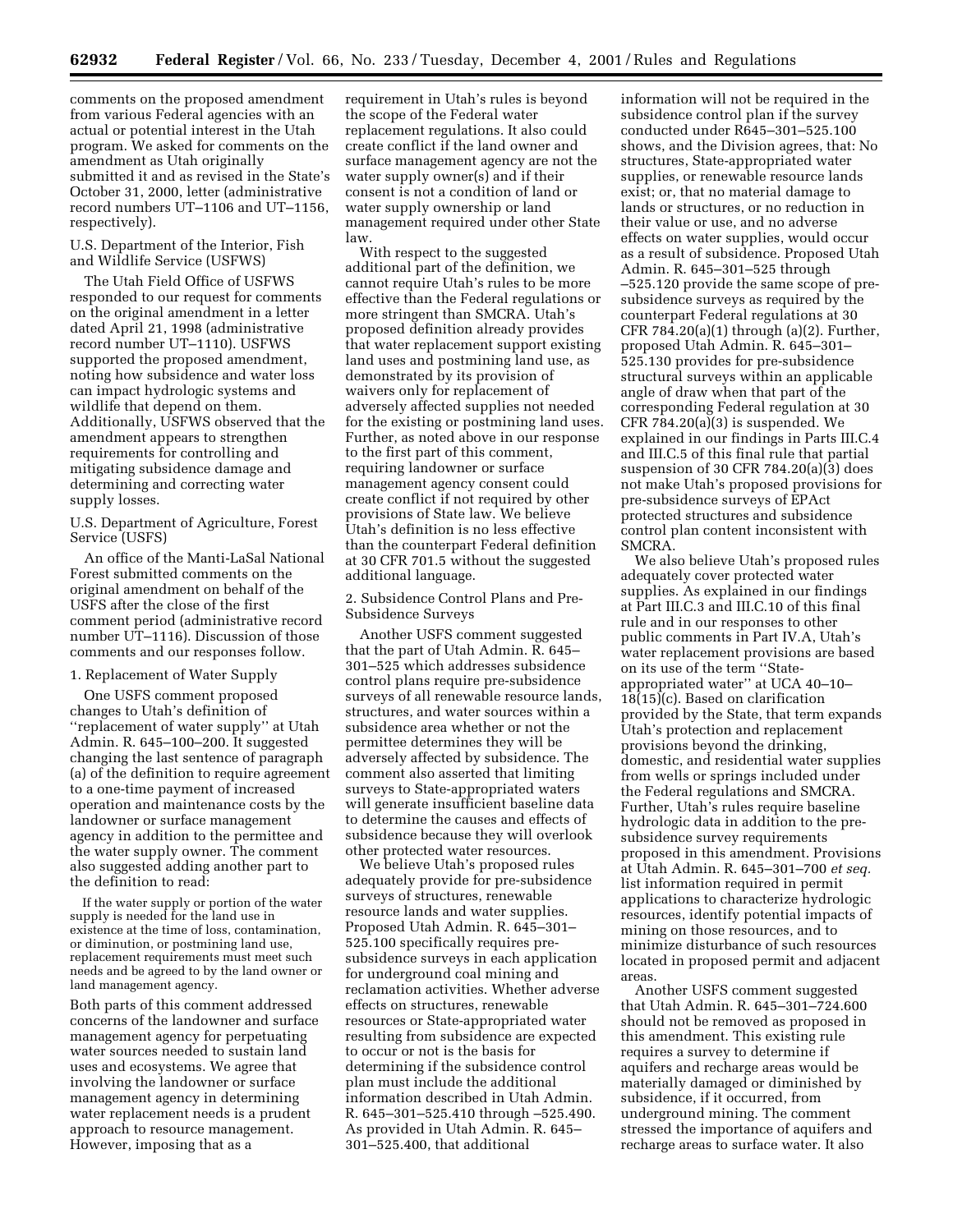stressed the need to inventory water resources other than those appropriated by the State and to address them in the subsidence control plan to ensure protection of hydrologic systems. Proposed Utah Admin. R. 645–301– 525.110, which replaces Utah Admin. R. 645–301–724.600, provides for presubsidence surveys to determine whether subsidence, if it occurred, would adversely affect structures, renewable resource lands and Stateappropriated water. As defined at Utah Admin. R. 645–100–200, ''renewable resource lands'' includes aquifers, aquifer recharge areas, and other underground waters. SMCRA (as amended by EPAct) and the implementing Federal regulations extend replacement protection to drinking, domestic and residential water supplies from wells or springs. We explained previously in this final rule that Utah's protection of ''Stateappropriated water supplies'' is no less effective than the Federal regulation and no less stringent than SMCRA because it extends protection to a wider range of water supplies. Utah clarified in its October 31, 2000, letter (administrative record number UT–1145) that, because it has a process under UCA 73–5–13 to recognize water claims established by diversion (''diligence rights'') before the State Engineer's office was established and before Utah became a State, ''Stateappropriated water'' also includes territorial water rights. Our response to the preceding comment also showed that Utah requires baseline data for other water resources under Utah Admin. R. 645–301–700 *et seq.* As a result, we believe the State's proposed removal of existing Utah Admin. R. 645–301–724.600 is appropriate in light of the rules it proposed to add at Utah Admin. R. 645–301–525 through –525.130.

## Environmental Protection Agency (EPA) Concurrence and Comments

Under 30 CFR 732.17(h)(11)(ii), we are required to get a written agreement from EPA for those provisions of the program amendment that relate to air or water quality standards issued under the authority of the Clean Water Act (33 U.S.C. 1251 *et seq.*) or the Clean Air Act (42 U.S.C. 7401 *et seq.*). None of the changes Utah proposed in amendment UT–037–FOR pertain to air or water quality standards. As a result, we did not request EPA's concurrence.

Nevertheless, we provided copies of the original and revised amendments to EPA for review under 30 CFR 732.17(h)(11)(i) and asked if it had any comments (administrative record numbers UT–1106 and UT–1156). We

did not receive any comments from EPA.

State Historic Preservation Officer (SHPO) and the Advisory Council on Historic Preservation (ACHP)

Under 30 CFR 732.17(h)(4), we are required to request comments from the SHPO and ACHP on amendments that may have an effect on historic properties. In letters dated March 25, 1998, and April 6, 1998, we requested comments from the SHPO and the ACHP, respectively, on the original amendment (administrative record number UT–1106). We asked for comments on the revised amendment from the SHPO and the ACHP in letters dated January 11, 2001, (administrative record number UT–1156). We received one response from the SHPO in a letter dated April 7, 1998 (administrative record number UT–1109). In that letter, the SHPO concurred with the determination we made under the 36 CFR 800 regulations that the proposed amendment will have no effect on properties listed, or eligible for listing, on the National Register of Historic Places. We did not receive comments from the ACHP.

#### **V. Director's Decision**

Based on the above findings, we approve Utah's proposed amendment as submitted on March 20, 1998, corrected on May 13, 1998, and revised on October 31, 2000.

We approve, as discussed in Part III.A: Utah Admin. R. 645–301–525.200 through 525.240, recodified rules pertaining to protected areas; Utah Admin. R. 645–301–525.600, recodified rule pertaining to compliance with the approved subsidence control plan; and Utah Admin. R. 645–301–525.700, recodified rule pertaining to public notice of proposed mining; in Part III.B: Utah Admin. R. 645–100–200, definitions of ''material damage'' and ''occupied residential dwelling and structures related thereto;'' Utah Admin. R. 645–301–525.300 through –525.313, subsidence control measures to prevent or minimize damage, replacing existing Utah Admin. R. 645–301–525.200 and –525.210, which are removed; Utah Admin. R. 645–301–525.410, description in the subsidence control plan of coal removal method(s), replacing existing Utah Admin. R. 645– 301–525.110, which is removed; Utah Admin. R. 645–301–525.420, requirement for a map to be in the subsidence control plan showing underground workings where planned subsidence is suspected, areas where subsidence will be minimized, and areas where subsidence-related damage

will be minimized and corrected; Utah Admin. R. 645–301–525.430, description in the subsidence control plan of physical conditions affecting subsidence, replacing existing Utah Admin. R. 645–301–525.120, which is removed; Utah Admin. R. 645–301– 525.440, requirement for a description in the subsidence control plan of subsidence monitoring to be done, replacing existing Utah Admin. R. 645– 301–525.140, which is removed; Utah Admin. R. 645–301–525.450 through –525.460, description in the subsidence control plan of subsidence control measures, replacing existing Utah Admin. R. 645–301–525.130 through –525.134 and Utah Admin. R. 645–301– 525.150, which are removed; Utah Admin. R. 645–301–525.470, description in the subsidence control plan of methods to minimize damage from planned subsidence; Utah Admin. R. 645–301–525.500, heading ''Repair of damage,'' replacing existing introductory statement at Utah Admin. R. 645–301–525.230, which is removed; Utah Admin. R. 645–301–525.510, requirement to repair damage to surface lands, replacing existing Utah Admin. R. 645–301–525.231, which is removed; Utah Admin. R. 645–301–525.520, requirement to repair, or compensate for, damage to non-commercial buildings and dwellings and related structures, replacing, in part, existing Utah Admin. R. 645–301–525.232, which is removed; and Utah Admin. R. 645–301–525.545, information to be considered in determination the cause of damage; in Part III.C.1: Utah Admin. R. 645–100–200, definition of ''noncommercial building;'' in Part III.C.2: Utah Admin. R. 645–100–200, definition of ''State-appropriated water supply;'' in Part III.C.3: Utah Admin. R. 645–100–200, definition of ''replacement of water supply;'' in Part III.C.4: Utah Admin. R. 645–301–525 through 645–301–525.130, subsidence control plans, pre-subsidence surveys, replacing existing Utah Admin. R. 645– 301–724.600, which is removed; in Part III.C.5: Utah Admin. R. 645–300– 525.400, –525.480, and –525.490, subsidence control plan contents, replacing existing Utah Admin. R. 645– 301–525 through –525.170, which are removed; in Part III.C.6: Utah Admin. R. 645–301–525.530, repair or compensation for damage to other structures; in Part III.C.7: Utah Admin. R. 645–301–525.540, rebuttable presumption of causation by subsidence; Utah Admin. R. 645–301– 525.541, rebuttable presumption of causation for damage within angle of draw; and Utah Admin. R. 645–301–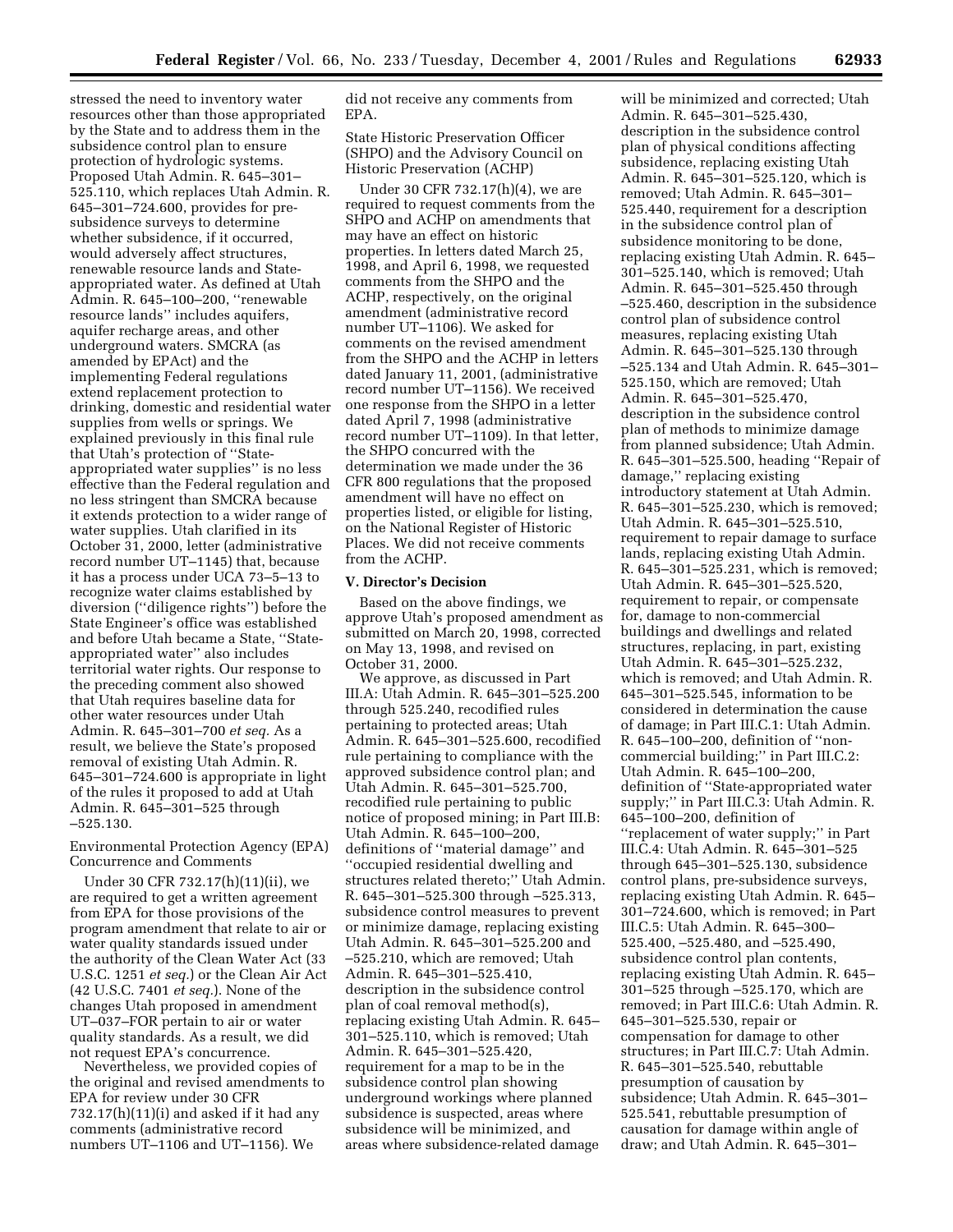525.542, approval of site-specific angle of draw; in Part III.C.8: Utah Admin. R. 645–301–525.550, adjustment of bond amount for subsidence damage; in Part III.C.9: Utah Admin. R. 645–301– 728.340 and 728.350, probable hydrologic consequences determination for underground mining effects; and in Part III.C.10: Utah Admin. R. 645–301– 731.530, replacement of Stateappropriated water supply.

We approve these rules as Utah proposed them with the provision that the State fully promulgate them in a form identical to the rules submitted to, and reviewed by, OSM and the public. To implement this decision, we are amending the Federal regulations at 30 CFR part 944, which codify decisions concerning the Utah program. We find that good cause exists under 5 U.S.C. 553(d)(3) to make this final rule effective immediately. Section 405(d) of SMCRA requires that the State have a program that is in compliance with the procedures, guidelines, and requirements established under the Act. Making this regulation effectively will expedite that process. Further, SMCRA requires consistency of State and Federal standards.

#### **VI. Procedural Determinations**

#### *Executive Order 12630—Takings*

This rule does not have takings implications. This determination is based on the analysis performed for the counterpart Federal regulations.

## *Executive Order 12866—Regulatory Planning and Review*

This rule is exempted from review by the Office of Management and Budget (OMB) under Executive Order 12866 (Regulatory Planning and Review).

## *Executive Order 12988—Civil Justice Reform*

The Department of the Interior conducted the reviews required by section 3 of Executive Order 12988 (Civil Justice Reform) and determined that this rule meets the applicable standards of subsections (a) and (b) of that section. However, these standards are not applicable to the actual language of State regulatory programs and program amendments because each program is drafted and promulgated by a specific State, not by OSM. Under sections 503 and 505 of SMCRA (30 U.S.C. 1253 and 1255) and the Federal regulations at 30 CFR 730.11, 732.15, and 732.17(h)(10), decisions on proposed State regulatory programs and program amendments submitted by the States must be based solely on a determination of whether the submittals

are consistent with SMCRA and its implementing Federal regulations and whether the other requirements of 30 CFR parts 730, 731, and 732 have been met.

#### *Executive Order 13132—Federalism*

This rule does not have federalism implications. SMCRA delineates the roles of the Federal and State governments with regard to the regulation of surface coal mining and reclamation operations. One of the purposes of SMCRA is to ''establish a nationwide program to protect society and the environment from the adverse effects of surface coal mining operations.'' Section 503(a)(1) of SMCRA requires that State laws regulating surface coal mining and reclamation operations be ''in accordance with'' the requirements of SMCRA, and section 503(a)(7) requires that State programs contain rules and regulations ''consistent with'' regulations issued by the Secretary pursuant to SMCRA.

## *Executive Order 13211—Regulations That Significantly Affect the Supply, Distribution, or Use of Energy*

On May 18, 2001, the President issued Executive Order 13211, which requires agencies to prepare a Statement of Energy Effects for a rule that is (1) considered significant under Executive Order 12866, and (2) likely to have a significant adverse effect on the supply, distribution, or use of energy. Because this rule is exempt from review under Executive Order 12866, and because it is not expected to have a significant adverse effect on the supply, distribution, or use of energy, a Statement of Energy Effects is not required.

#### *National Environmental Policy Act*

This rule does not require an environmental impact statement because section 702(d) of SMCRA (30 U.S.C. 1292(d)) provides that agency decisions on proposed State regulatory program provisions do not constitute major Federal actions within the meaning of section 102(2)(C) of the National Environmental Policy Act (42 U.S.C.  $4332(2)(C)$ ).

## *Paperwork Reduction Act*

This rule does not contain information collection requirements that require approval by OMB under the Paperwork Reduction Act (44 U.S.C. 3507 *et seq.*).

#### *Regulatory Flexibility Act*

The Department of the Interior has determined that this rule will not have a significant economic impact on a substantial number of small entities under the Regulatory Flexibility Act (5 U.S.C. 601 *et seq.*). The State submittal that is the subject of this rule is based on counterpart Federal regulations for which an economic analysis was prepared and certification made that such regulations would not have a significant economic effect on a substantial number of small entities. Accordingly, this rule will ensure that existing requirements previously promulgated by OSM will be implemented by the State. The Department relied on the data and assumptions for the counterpart Federal regulations in making the determination as to whether this rule would have a significant economic impact.

## *Small Business Regulatory Enforcement Fairness Act*

This rule is not a major rule under 5 U.S.C. 804(2), the Small Business Regulatory Enforcement Fairness Act. This rule: (a) Does not have an annual effect on the economy of \$100 million; (b) Will not cause a major increase in costs or prices for consumers, individual industries, Federal, State, or local government agencies, or geographic regions; and (c) Does not have significant adverse effects on competition, employment, investment, productivity, innovation, or the ability of U.S.-based enterprises to compete with foreign-based enterprises.

This determination is based on the fact that the State submittal, which is the subject of this rule, is based on counterpart Federal regulations for which an analysis was prepared and a determination made that the Federal regulation was not considered a major rule.

#### **Unfunded Mandates**

OSM has determined and certifies under the Unfunded Mandates Reform Act (2 U.S.C. 1502 *et seq.*) that this rule will not impose a cost of \$100 million or more in any given year on any local, State, or Tribal governments or private entities.

## **List of Subjects in 30 CFR Part 944**

Intergovernmental relations, Surface mining, Underground mining.

Dated: September 18, 2001.

#### **Brent Wahlquist,**

*Regional Director, Western Regional Coordinating Center.*

For the reasons set out in the preamble, 30 CFR part 944 is amended as set forth below: